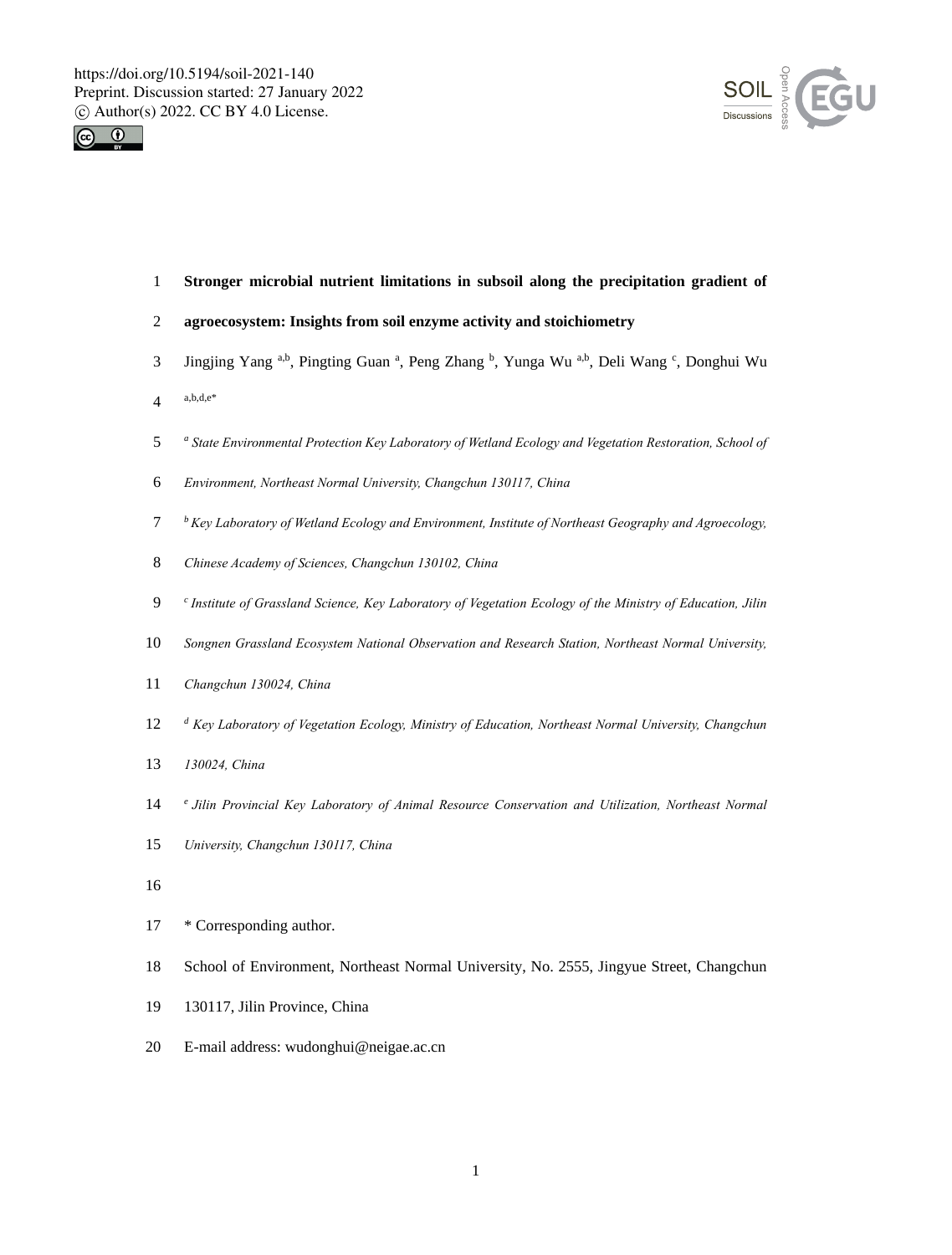



 **Abstract:** Soil extracellular enzymes are central in terrestrial ecosystem responses to climate change, and their research can be crucial for assessing microbial nutrient demand. However, the effects of climate-induced precipitation patterns on soil microbial nutrient demand in different soil profiles of agroecosystems are rarely studied. Here, we present how the precipitation gradient affects soil enzymes related to carbon (C), nitrogen (N) and phosphorus (P) cycling and identified microbial nutrient limitation determinants at five depth intervals (0- 10, 10-20, 20-30, 30-40 and 40-50 cm) in seven agroecosystems. We found that N- and P- acquiring enzymes have a tendency to increase or decrease, but C- acquiring enzymes did not change along the precipitation gradient throughout soil profiles. Soil pH and moisture were the most important factors affecting the enzyme activity in 0-50 cm. Our results also revealed a crucial soil boundary (at 20 cm) that differentiated responses of microbial nutrient limitation to precipitation changes. In the topsoil (0-20 cm), the stoichiometry of soil nutrients did not vary with precipitation. Microbial P limitation was exacerbated with increased precipitation, which was controlled by soil pH and moisture in the topsoil. In contrast, in the subsoil (20-50 cm), soil nutrient stoichiometry decreased with increasing precipitation, and microbial C and P limitation displayed a positive correlation with precipitation. Furthermore, microbial P limitation tended to be stronger in the subsoil than in the topsoil along the precipitation gradient. Microbial C and P limitation was regulated by the soil nutrients and their stoichiometry in the subsoil. Our study is an essential step in soil enzyme activity and stoichiometry response to precipitation in agroecosystems and provides novel insights into understanding microbial nutrient limitation mechanisms in soil profiles along the precipitation gradient.

**Keywords:** cropland, ecological stoichiometry, extracellular enzyme, nutrient limitation,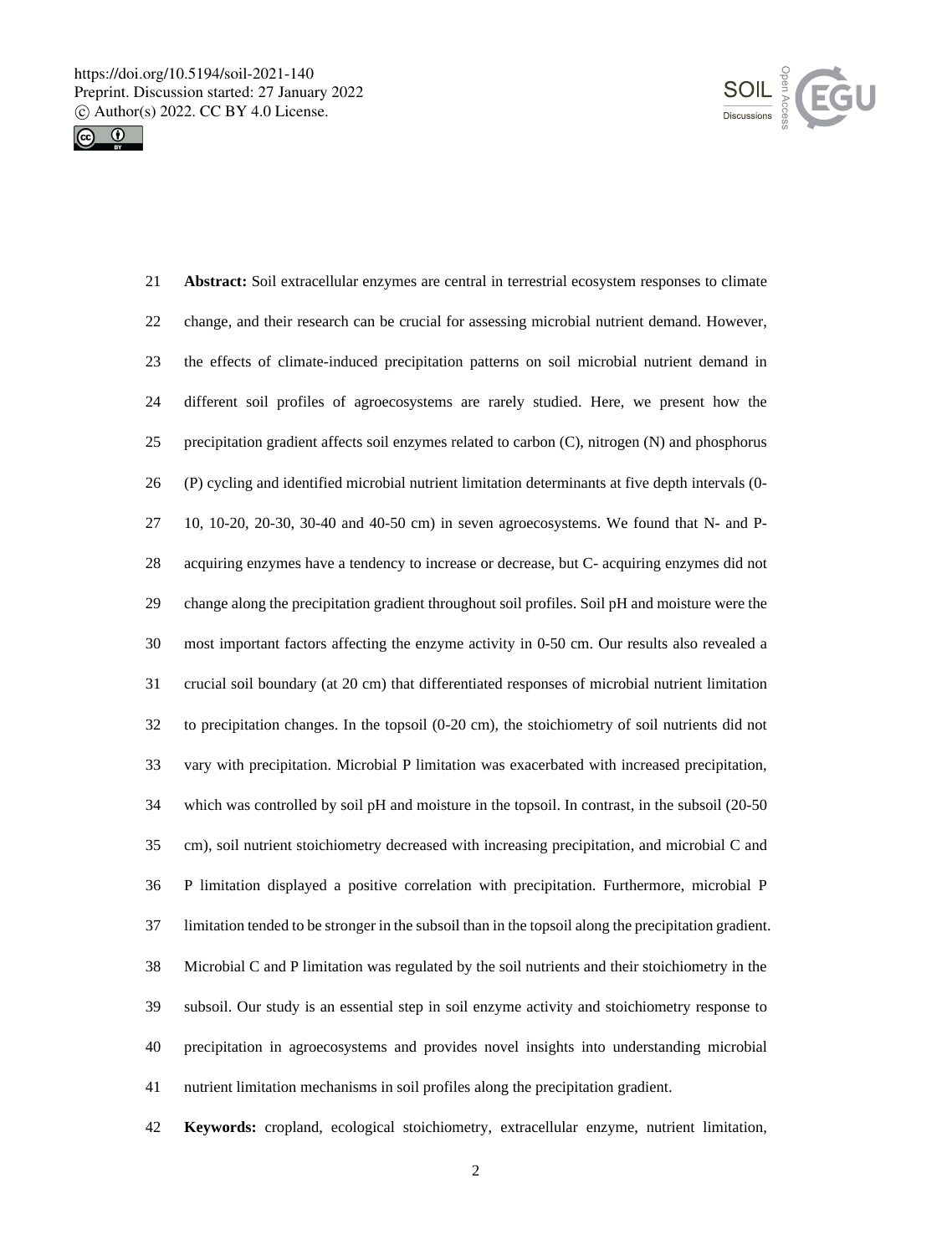



Northeast China Transect



 **Graphical abstract** Soil enzyme activity and stoichiometry along a precipitation gradient (300-900 mm) among soil profiles in agricultural ecosystems. Microbial C limitation, microbial carbon limitation; Microbial P limitation, microbial phosphorus limitation.

**1. Introduction**

 Changes in precipitation can lead to shifts in belowground ecological processes that are interlinked with primary production, damaging regional crop production in agroecosystems (Franco et al., 2019; Lesk et al., 2016; Sünnemann et al., 2021). Under rapid precipitation changes, carbon (C), nitrogen (N), and phosphorus (P) cycles may become uncoupled because of the different degrees of control exerted on the supply of these elements by biological and geochemical processes (Delgado-Baquerizo et al., 2013). To meet the food demand, farmers are continuously raising N and P inputs, altering C availability, and leading to a further imbalance in the stoichiometry of microbial substrates in soils (Peñuelas et al., 2013; Schleuss et al., 2021). A combination of precipitation and agricultural activities more drastically alters the patterns, magnitude, and extent of nutrient limitation in soil (Marklein and Houlton, 2012). Such limitation is directly relevant to the fate of soil microbial processes (Camenzind et al., 2018), but the extent and nature of microbial nutrient limitation has never been systematically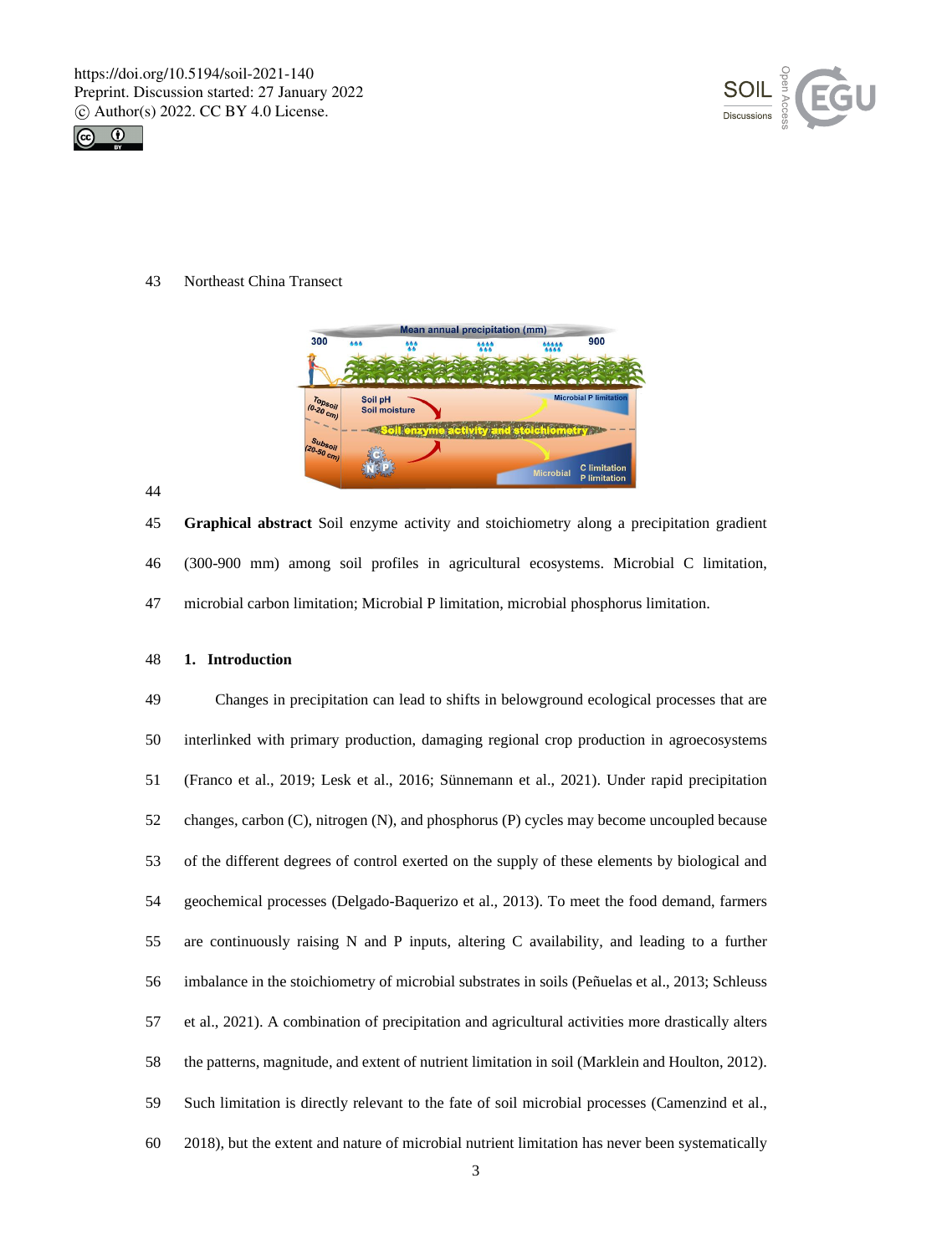



 assessed in agroecosystems along a precipitation gradient. Thus, the underlying ecological mechanisms governing microbial nutrient limitation in agroecosystems are required to support future predictions of precipitation changes.

 Extracellular enzyme activities (EEA) play a central role in regulating imbalances between resources and growth demands in microbe self-organizational processes (Sinsabaugh and Follstad Shah, 2011; Sinsabaugh et al., 2015). Extracellular enzymes are mediators of decomposition and mineralization of N and P (Moorhead and Sinsabaugh, 2006; Schimel and Weintraub, 2003), and are also indicators of microbial nutrient demand (Moorhead et al., 2016). According to resource allocation theory, when a resource is scarce, microorganisms preferentially invest metabolic resources into extracellular enzyme production to mine the limited element (Allison and Vitousek, 2005; Johnson et al., 2010; Mooshammer et al., 2014). Due to the context dependence of enzyme activity, EEA has gradually received greater attention and become a popular method for examining the direct effects of precipitation on the functional potential of the soil microbial community in field experiments (Henry, 2013; Weedon et al., 2011).

 The theory of enzyme stoichiometry further reflects the balance between microbial nutrient demand and soil nutrient resource supplies, highlighting the limiting factors of biogeochemical cycling in terrestrial ecosystems (Sinsabaugh et al., 2009; Xu et al., 2017; Zechmeister-Boltenstern et al., 2015). Sinsabaugh et al. (2008) developed an approach to visualize the relative C, N, and P controls on soil microbial communities by plotting the ratios of activities for enzymes associated with C, N and P acquisition. Moorhead et al. (2016) proposed that vector lengths and angles can be used to improve the quantification and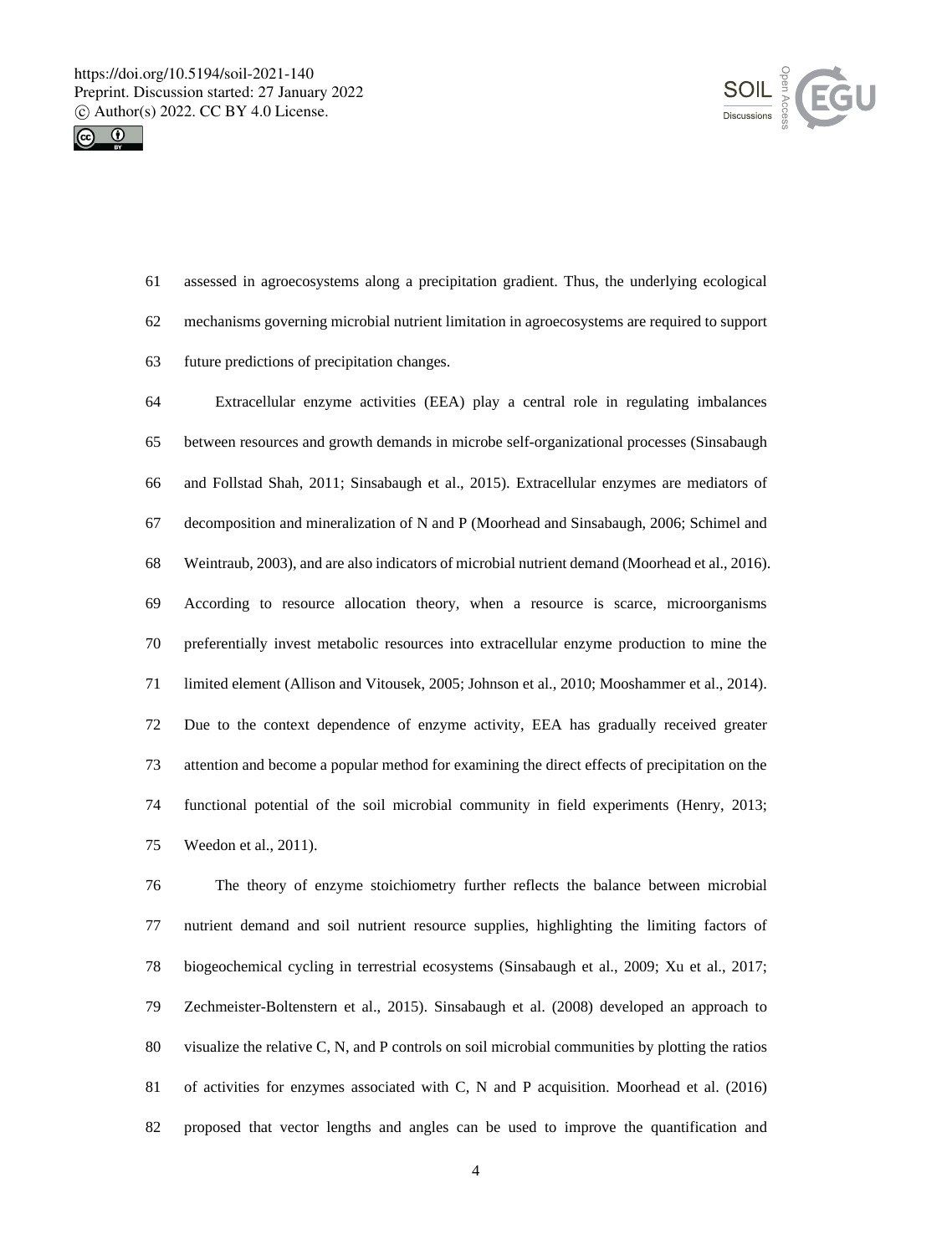



 visualization of these controls. A global meta-analysis exhibited that enzymatic C:P and N:P ratios were inversely related to precipitation, while the ratio of C:N acquisition increased with precipitation (Sinsabaugh et al., 2008). In forest ecosystems, the C:N, C:P, and N:P acquisition ratios were negatively related to precipitation from a depth of 0-10 cm soil (Xu et al., 2017). However, Cui et al. (2019a) found a shift from P to N limitation of microorganisms with an increase in precipitation from 300 mm to 900 mm in grassland ecosystems from the 0-20 cm soil layer. Therefore, generalizing the effects of precipitation on soil EEA can be challenging and elusive, and it is necessary to strengthen our research on EEA patterns at regional scales. To the best of our knowledge, there remains a lack of studies on the impact of precipitation gradients on soil enzyme in agroecosystems, especially in deeper soil profiles.

 The enzyme distribution in the soil matrix reflects the dynamic interactions among the soil structure, environmental conditions, and microbial nutrient limitation (Allison et al., 2007). Microbial nutrient limitation has been studied in soil profiles (Brockett et al., 2012; Jing et al., 2017; Peng and Wang, 2016; Zuo et al., 2018). Changes in abiotic environments due to long- term climate drivers, such as alterations in soil moisture (Morugán-Coronado et al., 2019), soil pH (Kivlin and Treseder, 2014; Rousk et al., 2010), soil C:N ratio (Zhou et al., 2020) and soil type (Wakelin et al., 2008), can affect microbial nutrient limitation in complex and unpredictable ways (Burns et al., 2013; Li et al., 2018; Xu et al., 2020a). These changes often occur in strong gradients with depth (Dove et al., 2020; Jia et al., 2019; Stone et al., 2014). Especially in agroecosystems, cropland soils have separate soil layers due to different intensities of human disturbance: topsoil (0-20 cm) and subsoil (below 20 cm) (Yan et al., 2017). It is therefore not surprising that most soil properties (e.g., moisture and nutrients) and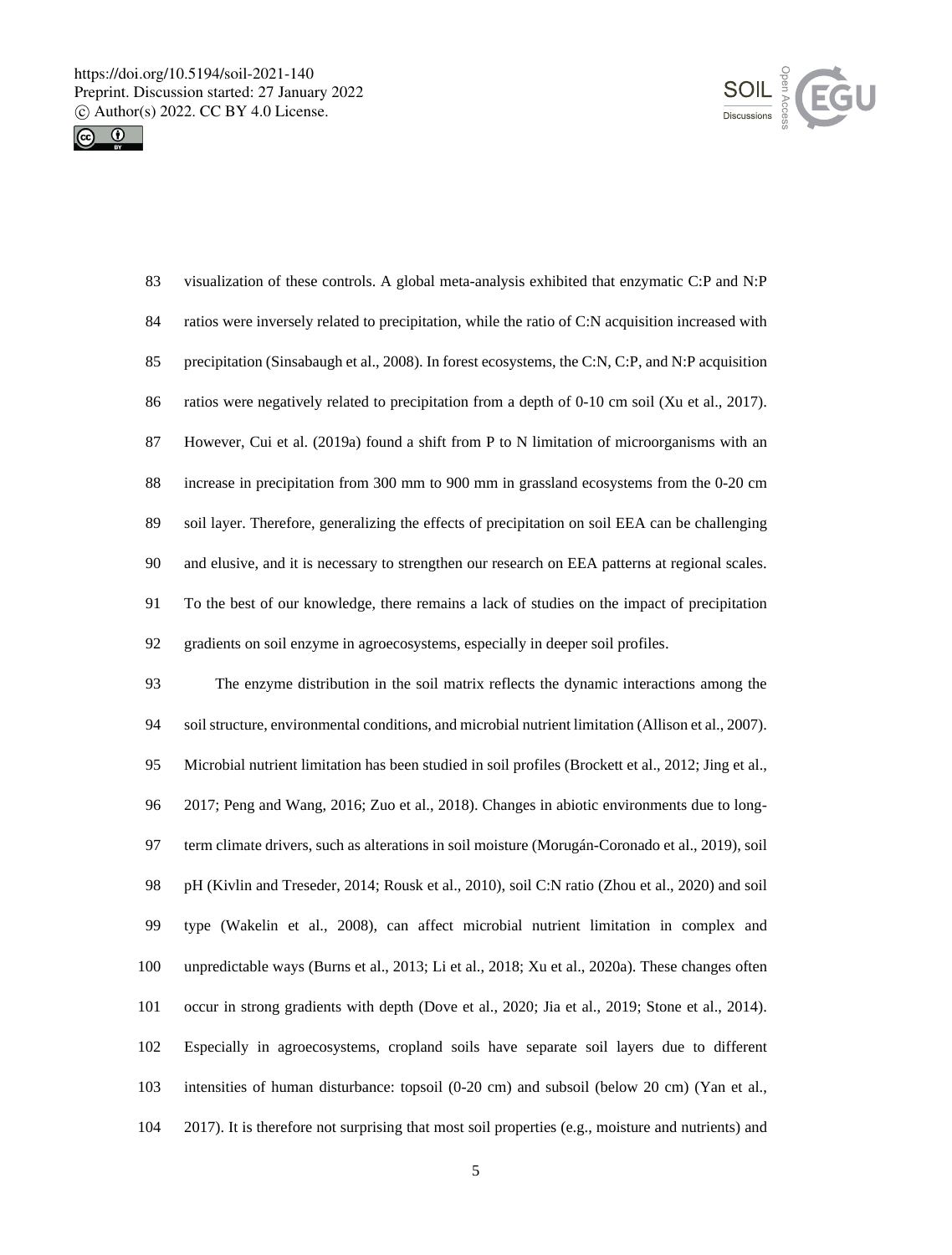



 microbial communities generally vary with soil depth (Kanal and Kõlli, 1996; Li et al., 2014). More importantly, emerging evidence shows that subsoil may exhibit a stronger response to climate change in microbial activities and functioning (Fontaine et al., 2007) in association with microbial nutrient limitation. However, it remains unclear whether the relationships between microbial nutrient limitation and precipitation in topsoil and subsoil differ at the regional scale. Identifying the mechanisms that govern these divergent responses of microbial nutrient limitation to precipitation in soil profiles is critical to minimize uncertainty in future soil health and function.

 In this study, we focused on soil enzyme activity in five soil layers of seven maize fields along a steep precipitation gradient. We examined the effect of precipitation on microbial nutrient limitation concerning the drivers in agroecosystem soil profiles. We developed the following hypotheses: 1) microbial nutrient limitation may exhibit more significant responses to precipitation in the subsoil than in the topsoil; and 2) the driving factors change with an increase in depth. This study determines the microbial nutrient limitation patterns of semi-arid to humid regions and identifies drivers of variations in these patterns across soil profiles in agroecosystems.

### **2. Materials and methods**

#### *2.1. Study site and experiment design*

 The study was conducted in seven agroecosystems in the Northeast China Transect (NECT), a climatic zone with significant precipitation gradients and a critical component of the International Geosphere-Biosphere Programme terrestrial transects (Ni and Zhang, 2000; 126 Zhang et al., 1997). At latitudes ranging from  $42^{\circ}$  N to  $44^{\circ}$  N and longitudes from  $123^{\circ}$  E to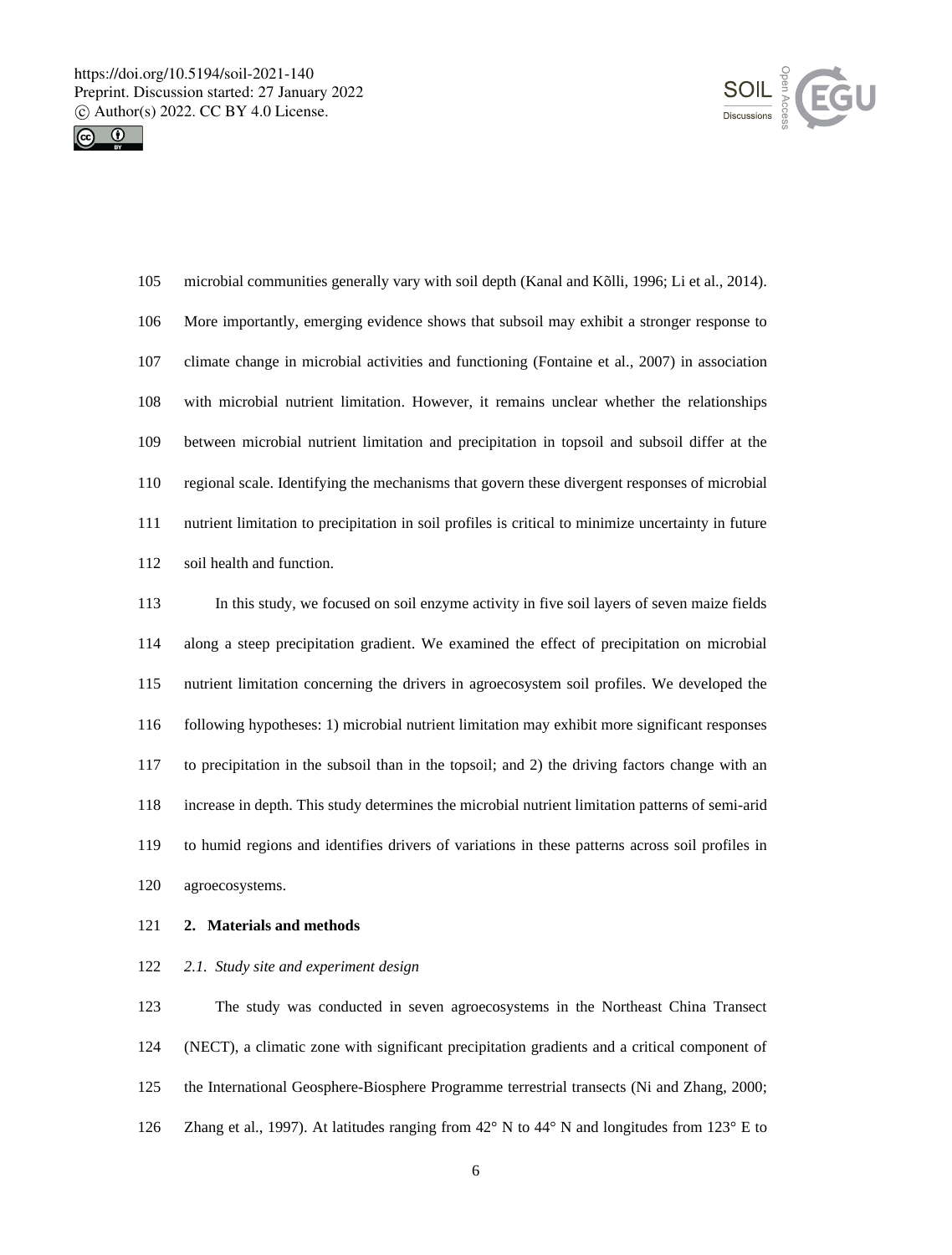



| 127 | 128° E within the NECT, precipitation and aridity demonstrate steep gradients (Ni and Zhang,                          |
|-----|-----------------------------------------------------------------------------------------------------------------------|
| 128 | 2000). From west to east, the MAP increases from 381 mm to 840 mm, and the mean annual                                |
| 129 | temperature (MAT) declines from 6.2 $\degree$ C to 4.1 $\degree$ C. We standardized our site selection by             |
| 130 | focusing on maize planting areas. These agricultural sites, which have existed for over 50 years,                     |
| 131 | are located in flat areas and are managed conventionally under the same government and                                |
| 132 | according to the same policies. Conventional tillage included fall plowing, spring cultivation,                       |
| 133 | planting. The depth of agricultural tillage (commonly referred to as plough sole) is about 20                         |
| 134 | cm (Yan et al., 2017). Fertilizer for maize was applied with 200 kg N ha <sup>-1</sup> , 70 kg P ha <sup>-1</sup> and |
| 135 | $90 \text{ kg K} \text{ ha}^{-1}$ as the base fertilizer at planting. The weeds were controlled using broad-spectrum  |
| 136 | herbicides and supplemented as required with manual hoeing (Guo et al., 2020). The soil types                         |
| 137 | are classified as salt-alkali, light chernozem, chernozem, black soil, and dark brown soil, based                     |
| 138 | on the Chinese soil classification system (Xiong and Li, 1987). The basic properties of the                           |
| 139 | study sites are listed in Table S1.                                                                                   |

*2.2. Soil sampling and characterization*

 The seven sites, Baihe (BH), Longwan (LW), Dongliao (DL), Changchun (CC), Nongan (NOA), Sijianfang (SJF) and Changling (CL), are positioned along a precipitation gradient. 143 Three plots (approximately  $50 \times 50$  m) situated  $50-100$  m from each other were randomly selected at each site. After removing the litter and rocks, the soil was sampled by horizon to a maximum depth of 50 cm. Samples were taken discretely at five depth intervals (0-10 cm, 10- 20 cm, 20-30 cm, 30-40 cm and 40-50 cm). Three cores of soil, each with a diameter of 5.5 cm, were randomly collected and gently mixed to form one composite sample for each layer of 148 each plot. In total, 105 soil samples (7 sites  $\times$  5 layers  $\times$  3 plots) were collected during the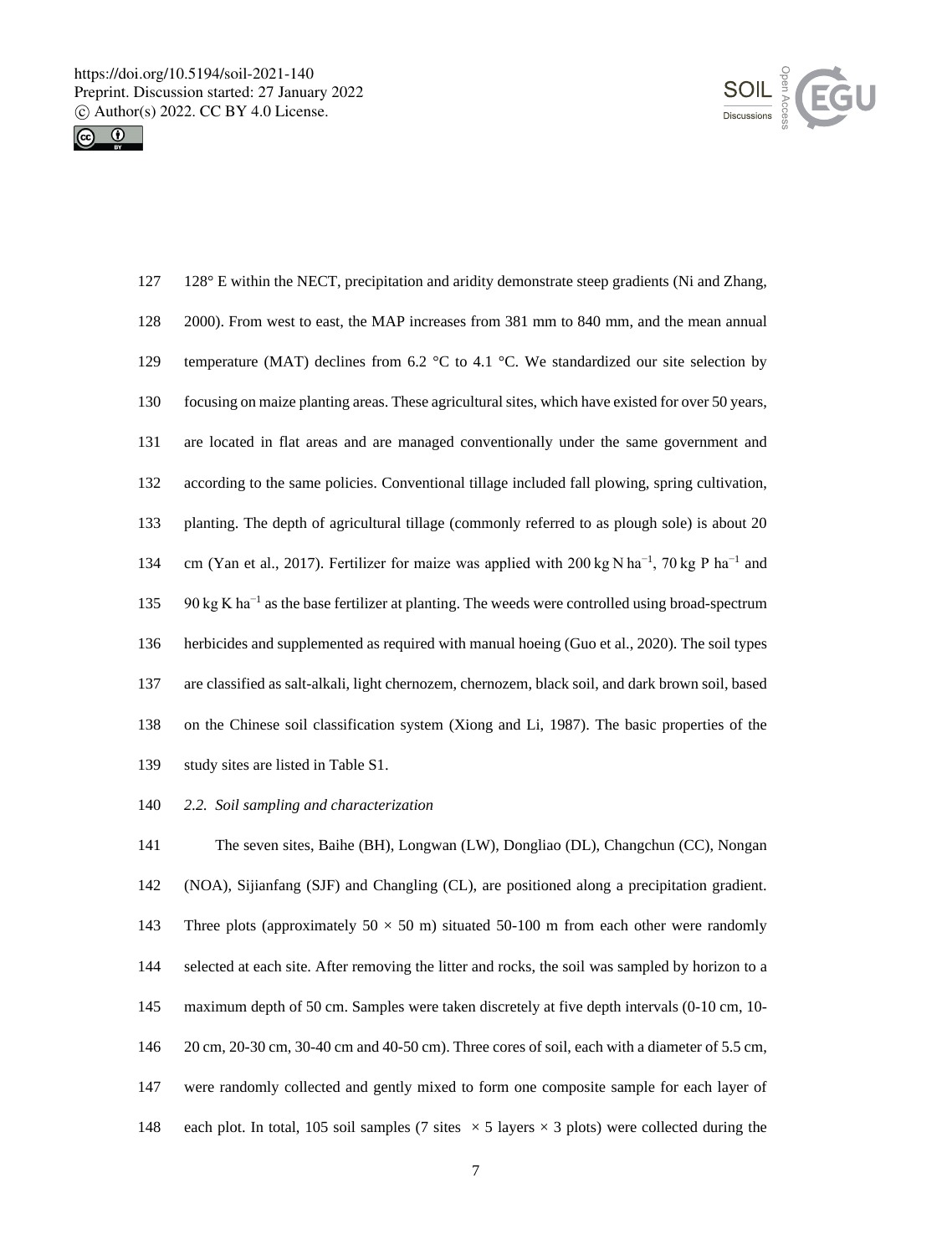



 maize harvest period in September 2018 to minimize the effects of agricultural management. Each sample was separated into two portions. The first fresh soil samples were immediately placed inside coolers containing ice packets for transport, returned to the laboratory, and stored at 4 °C. SM was determined gravimetrically using 10 g of fresh soil samples dried at 105 °C for 48 h to a constant weight. The second portion was air-dried for edaphic property analyses. The soil pH was measured in a soil-water suspension (1:5 soil to water ratio) using a glass electrode with a pH meter (Thermo Fisher Scientific Inc., USA). Total C (TC) and N (TN) contents were determined using a Vario MICRO cube Elemental Analyzer. Total P was first digested using H2SO4-HClO4, and then the total P (TP) concentration was measured using a continuous flow analyzer.

*2.3. Soil enzyme activity*

 The potential activities of five hydrolytic enzymes, including two C-acquiring enzymes, β-glucosidase (BG) and β-1,4-cellobiosidase (CB), two N-acquiring enzymes, β-N- acetylglucosaminidase (NAG) and Leucine aminopeptidase (LAP), one P-acquiring enzyme, acid phosphatase (AP), were measured at a temperature of 25 °C based on a modified version of the methods described by Saiya-Cork et al. (2002) and German et al. (2011). The mass of 1.5 g of fresh soil was accurately recorded and 125 ml of 50 mM acetate buffer was added and the samples were homogenized to prepare a suspension. The methodology of enzymes is described in detail Fig. S1. The pre-experimental results exhibited that the activity was the highest in the dark after 4 h of incubation at 25 °C. Fluorescence plates were read at 365 nm excitation and 450 nm emission using a microplate reader (BioTek Synergy HTX, Winooski, Vermont, USA). Eight analytical replicates were conducted per sample. Enzymatic activity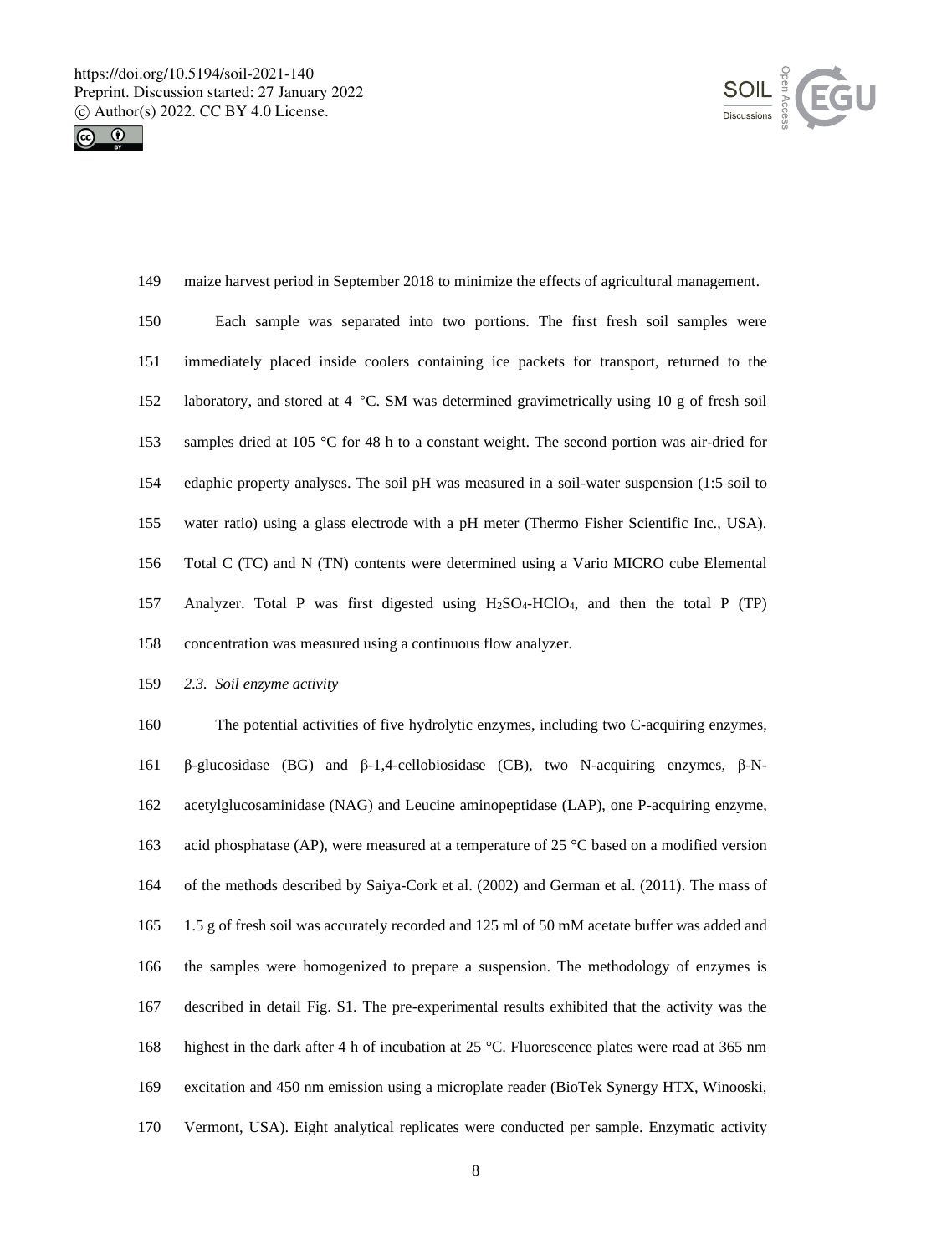



was enumerated as nanomoles of substrate released per gram of dry soil and incubation time

|  | (nmol $h^{-1}$ $g^{-1}$ ) |  |
|--|---------------------------|--|
|--|---------------------------|--|

*2.4. Quantification of microbial nutrient limitation*

 Resource limitation was measured by vector analysis of enzymatic stoichiometry (length and angle) (Moorhead et al., 2013) according to the relative activities of enzymes that acquire C, N and P. The rationale for using the relative activities of C-, N-, and P-acquiring enzymes to interpret the relative limitation of C, N, and P for microorganisms is based on ecosystem stoichiometry and metabolic theory (Allison et al., 2010). Relatively longer vector lengths express a greater C limitation, while vector angles < 45° and > 45° indicate the relative degrees of N and P limitation, respectively (Moorhead et al., 2016). The vector length (unitless) and 181 angle ( $\degree$ ) are calculated as follows:

- 182 Vector length =  $SQRT((lnBG/ln(NAG+LAP))^2+(lnBG/lnAP)^2)$
- Vector angle = Degrees (ATAN2((lnBG/lnAP), (lnBG/ln (NAG+LAP))))
- *2.5. Statistical analysis*

 The Shapiro-Wilk normality test was performed using the R version 3.5.3 'stats' package (R Development Core Team, 2019). We examined the relationships between precipitation and different soil properties, enzyme activities, and C:N, C:P, and N:P ratios using linear regressions. C-acquiring enzymes were calculated as BG + CB, N-acquiring enzymes were calculated as NAG + LAP, and P-acquiring enzyme was represented by AP. Redundancy analysis (RDA) was performed to analyze the relationships between soil enzyme activities and selected soil properties for 105 samples by the packages "vegan" (Oksanen et al., 2019), "adespatial" (Dray et al., 2018). We used the variation inflation factor (VIF) ("vif.cca" function)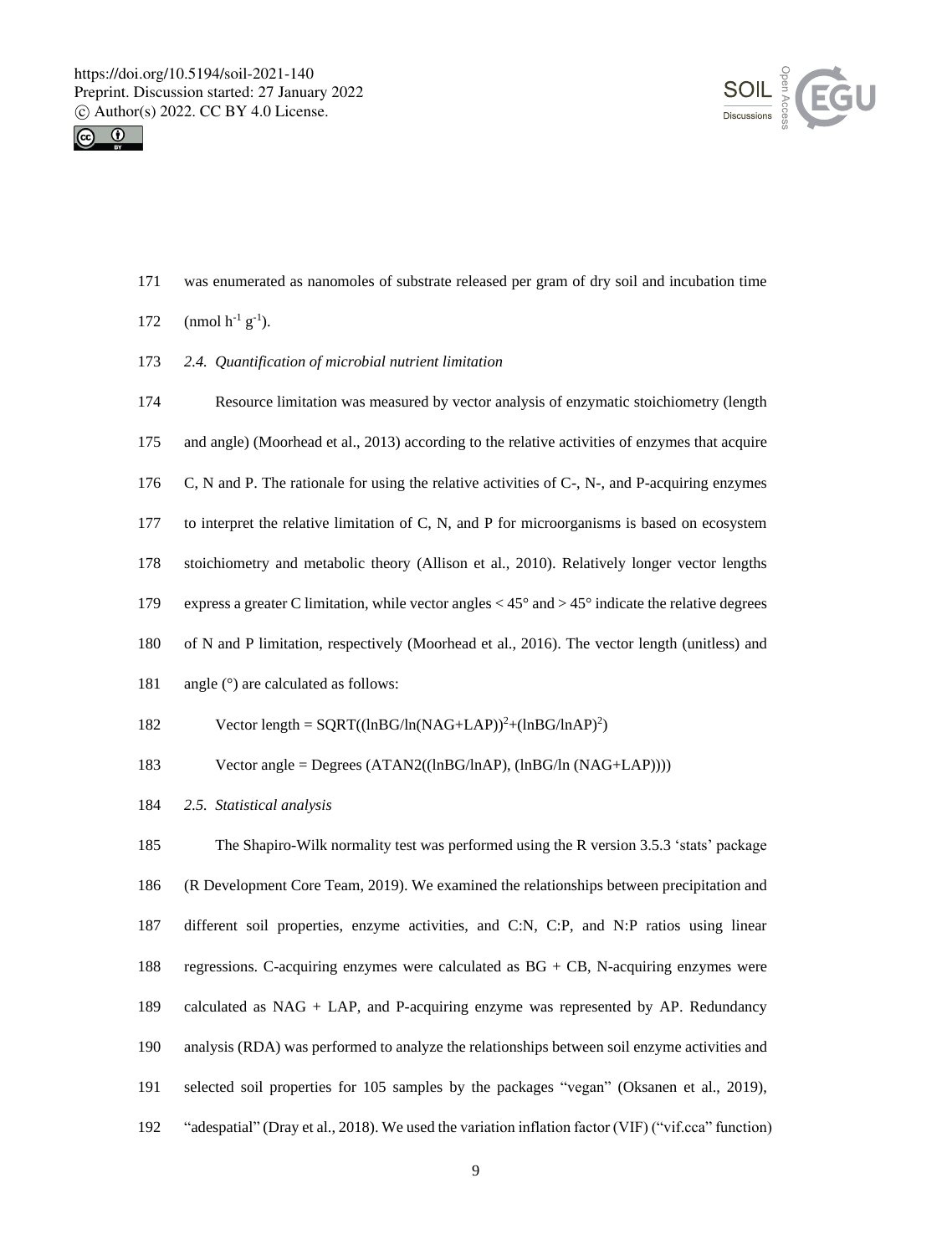



- to assess multicollinearity among soil properties (VIF < 10). The significance of RDA correlations was tested Monte Carlo permutation test.
- Similarly, we explored the relationships between precipitation and vector length and angle for each soil profile. The analysis of covariance (ANCOVA) was used to detect the differences in the slope of regression lines between the angle and length of vector and precipitation among soil profiles by SPSS software version 26.0 (IBM Corporation, Armonk, New York, USA). The angle and length of vector were dependent variables, precipitation was covariates, and soil 200 profiles were a grouping factor with five levels. A significant soil profiles  $\times$  covariate interaction would indicate that the slope of the precipitation–vector relationship differs among soil profiles. When the interaction was significant, the homogeneity of slopes assumption of ANCOVA was rejected (Poorter et al., 2008). Differences at the *P* < 0.05 level were considered statistically significant. To determine the relative influences of environmental variables on the ecoenzymatic vectors in the five soil layers, we used the rdacca.hp function to calculate the 206 independent adjusted R-squared  $(R^2)$  and the percentage of each explanatory variable in the RDA, running 999 permutations in the 'rdacca.hp' R package (Lai and Peres-neto, 2020). This function performs variation partitioning and hierarchical partitioning to calculate the unique, 209 shared, and independent contributions of each predictor to the explained variation  $(R^2 \text{ and } R^3)$ 210 adjusted  $R^2$ ) in canonical analysis (RDA) by applying the hierarchy algorithm of Chevan and Sutherland (1991).
- **3. Results**
- *3.1. Soil properties and their stoichiometry*

The physicochemical properties and soil nutrient ratios displayed various patterns in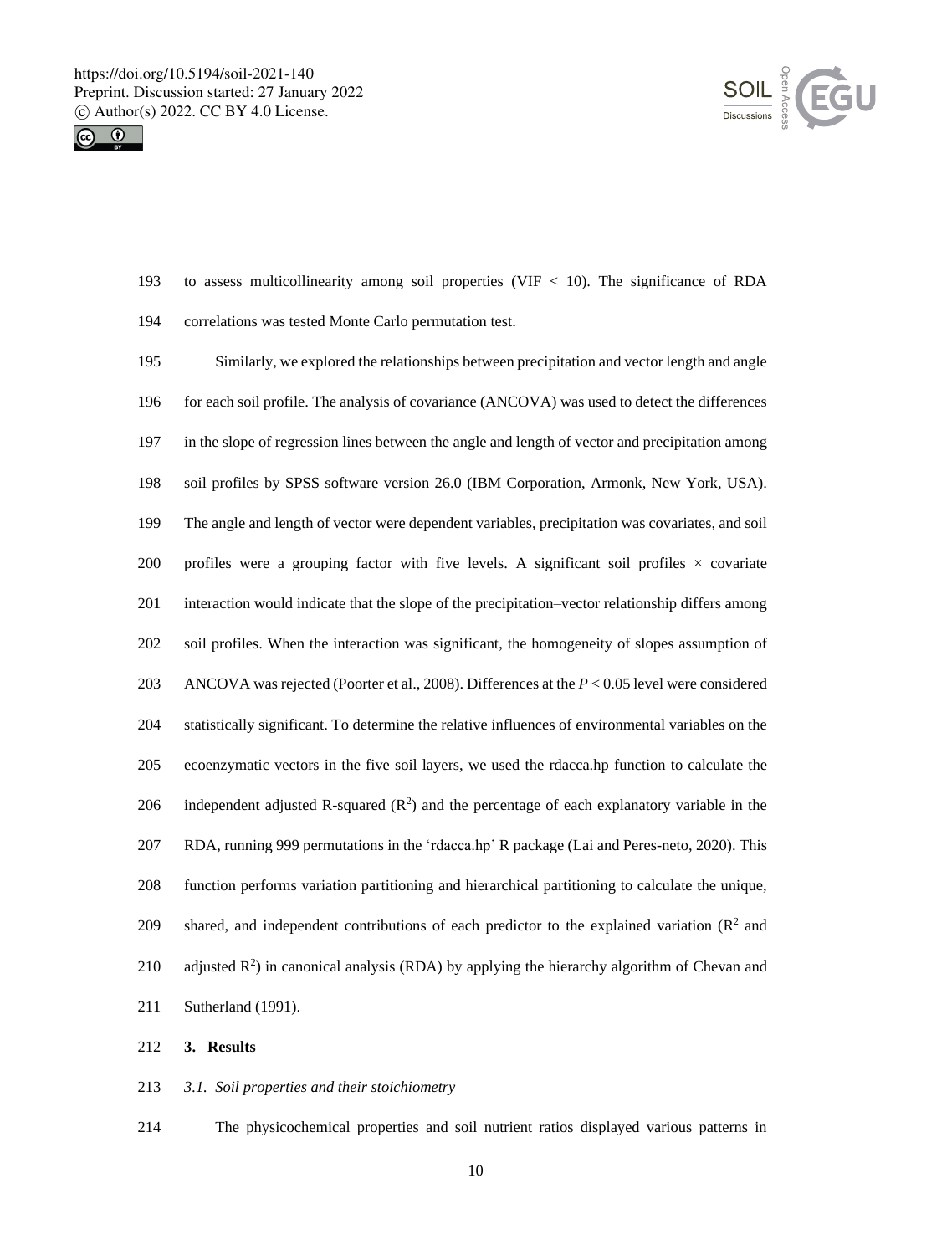



 topsoil (0-20 cm) and subsoil (20-50 cm) along the precipitation gradient (Fig. 1). The soil pH decreased significantly from 9.36 to 4.46 with increasing precipitation. In contrast, soil moisture and nutrients (TC, TN, and TP) were positively correlated with precipitation, but this strong correlation was not observed in the subsoil for TC. Interestingly, for these components of soil nutrient stoichiometry components (TC:TN, TC:TP, and TN:TP), significant positive relationships with precipitation were observed in the subsoil but not in the topsoil.



 **Figure 1.** Linear regression between soil properties and MAP for each soil layer. Colored lines 223 represent the regression of each soil layer  $(n=105)$ . Statistics  $(R^2 \text{ and } P \text{ values})$  for the regression are indicated using the corresponding colored text: \*\*\* *P* < 0.001, \*\**P* < 0.01, and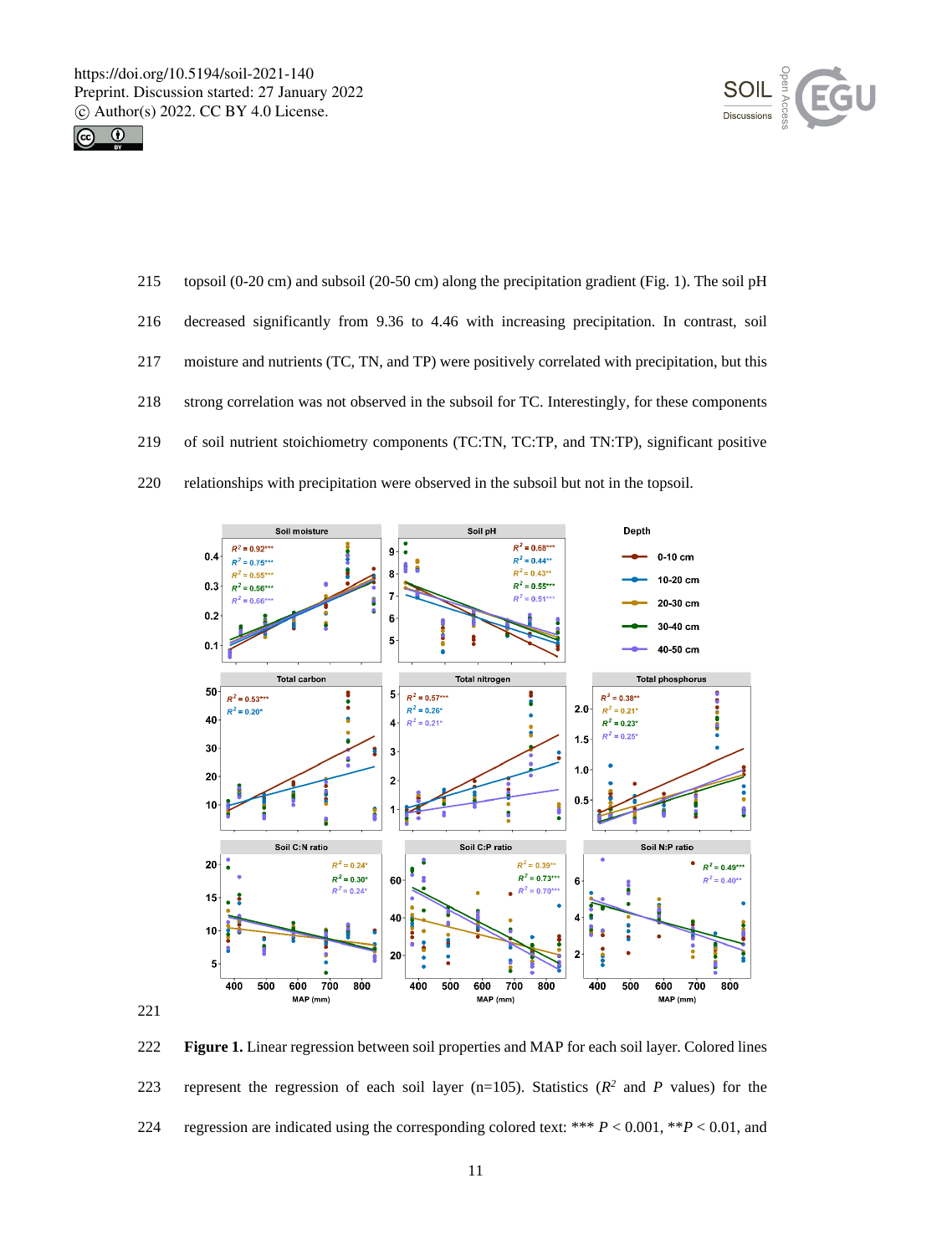



225  $*P < 0.05$ . Only significant differences are shown.

# *3.2. Soil enzyme activity and stoichiometry across precipitation gradient*

 The soil enzyme patterns were dissimilar to soil nutrient patterns along the precipitation gradient (Fig. 2). C-acquiring enzyme activities were unaffected by precipitation. The N- acquiring enzyme activities decreased across the precipitation gradient in all soil profiles, while P-acquiring enzyme activities were positively correlated with precipitation at a depth of 0-30 cm but not at that of 30-50 cm. The C:P enzyme stoichiometry pattern was the opposite of that of the P-acquiring enzyme. With increasing precipitation, the C:N and N:P enzyme nutrient stoichiometries demonstrated increasing and decreasing trends, respectively; however, both stoichiometries responded to precipitation more drastically in the subsoil than in the topsoil. The major environmental variables shaping the soil enzyme pattern were determined through RDA (Fig. 3). According to the RDA results, approximately 33.58% of the variance in total soil enzyme activity can be explained by environmental variables. The first two RDA axes explained 30.04% of the relationships between enzymes and the environment (24.79% and 5.25% for the first and second axes, respectively). According to the model selection results, soil pH and moisture were the most important factors affecting the enzyme activity.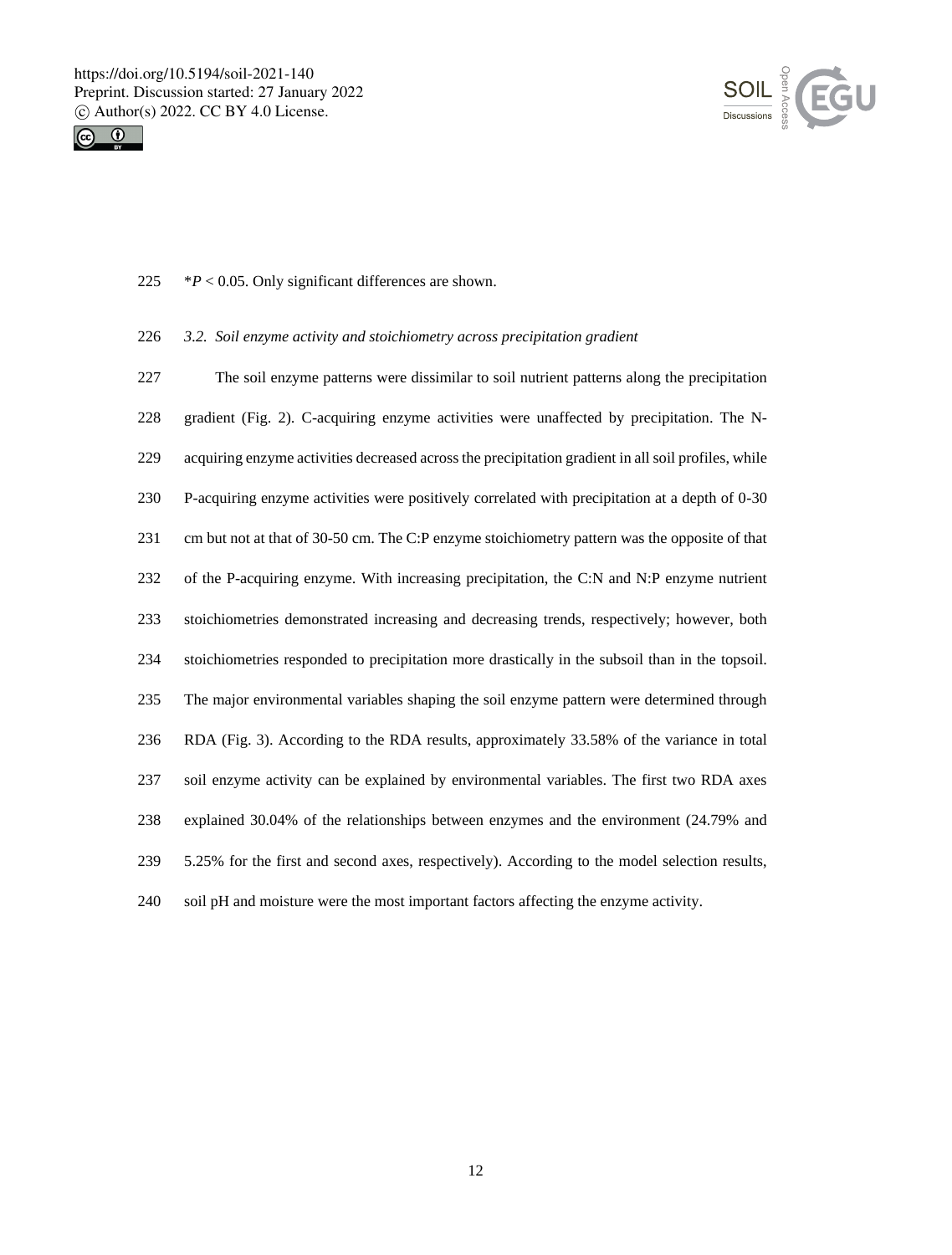





242 **Figure 2.** Patterns of enzyme activity and stoichiometry along the precipitation gradient for 243 each soil layer. Colored lines represent the regression of each soil layer ( $n=105$ ). Statistics ( $R^2$ 244 and *P* values) for the regression are indicated using the corresponding colored text: \*\*\*  $P$  < 245 0.001, \*\**P* < 0.01, and \**P* < 0.05. Only significant differences are shown. C, N, and P represent 246 carbon, nitrogen, and phosphorus.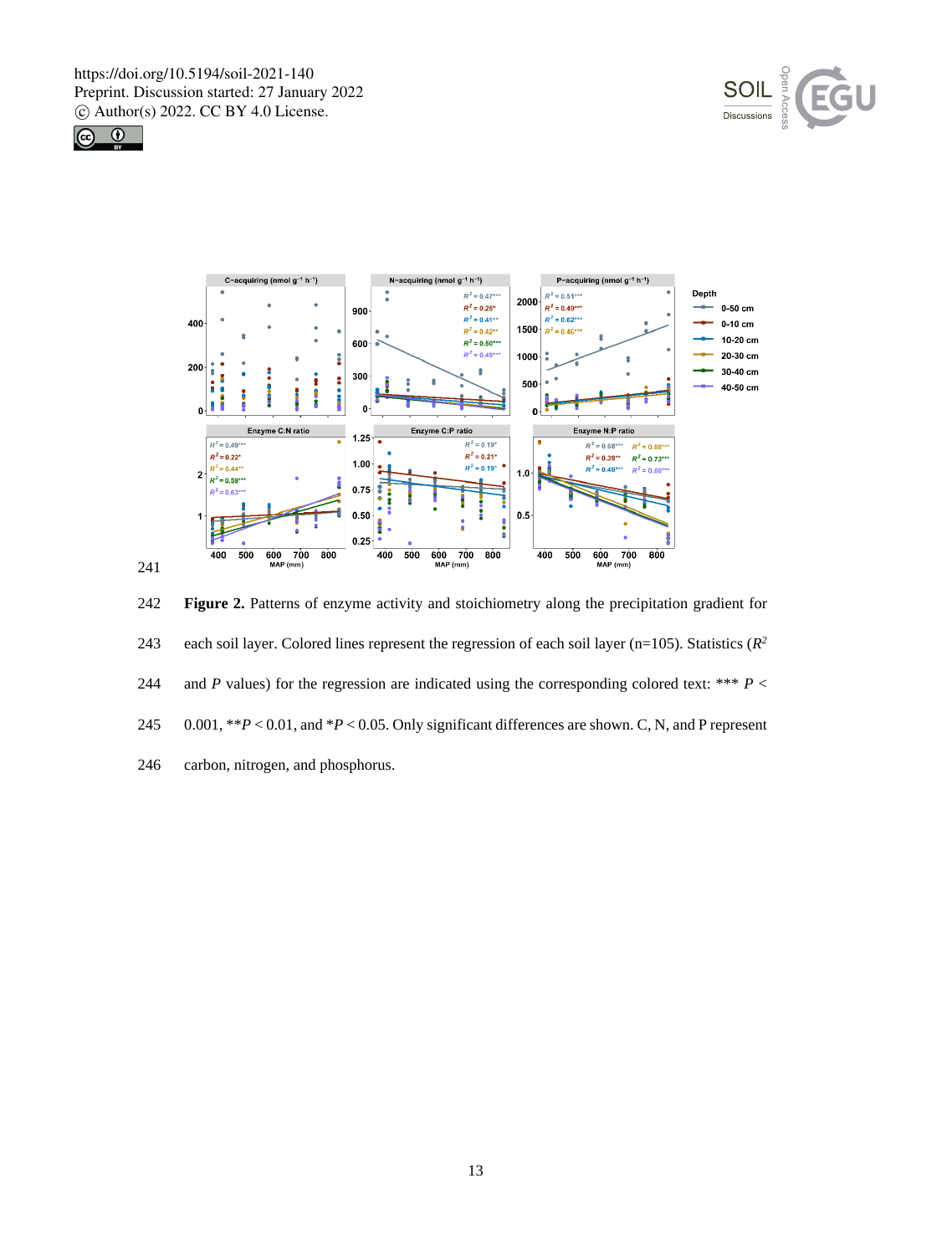





 **Figure 3.** Redundancy analysis of 105 soil samples based on soil enzyme activity and dominant environmental factor ordination biplot. The overall model is significant (*P* < 0.001). Environmental factors: SM, soil moisture; pH, soil acidity and alkalinity; TP, total phosphorus.

## *3.3. Soil microbe metabolic limitation and its driving factors*

 The nutrient limitation of soil microbes was calculated using enzyme stoichiometry and 253 quantified by vector angle and length (Fig. 4). Vector angles ranging from 36.1° to 80.5° were positively related to the precipitation, and they displayed a more intense correlation with precipitation in the subsoil than in the topsoil (Fig. 4a; Table S2). We also subdivided the driving factors for nutrient limitation according to the soil layer (Fig. 5). We observed that pH had the largest independent effects on vector angle in topsoil, explaining 69.41% and 44.78% of the variance in the depth ranges of 0-10 cm and 10-20 cm, respectively (Fig. 5a). From the topsoil to the subsoil, the soil physicochemical properties (soil pH and moisture) variance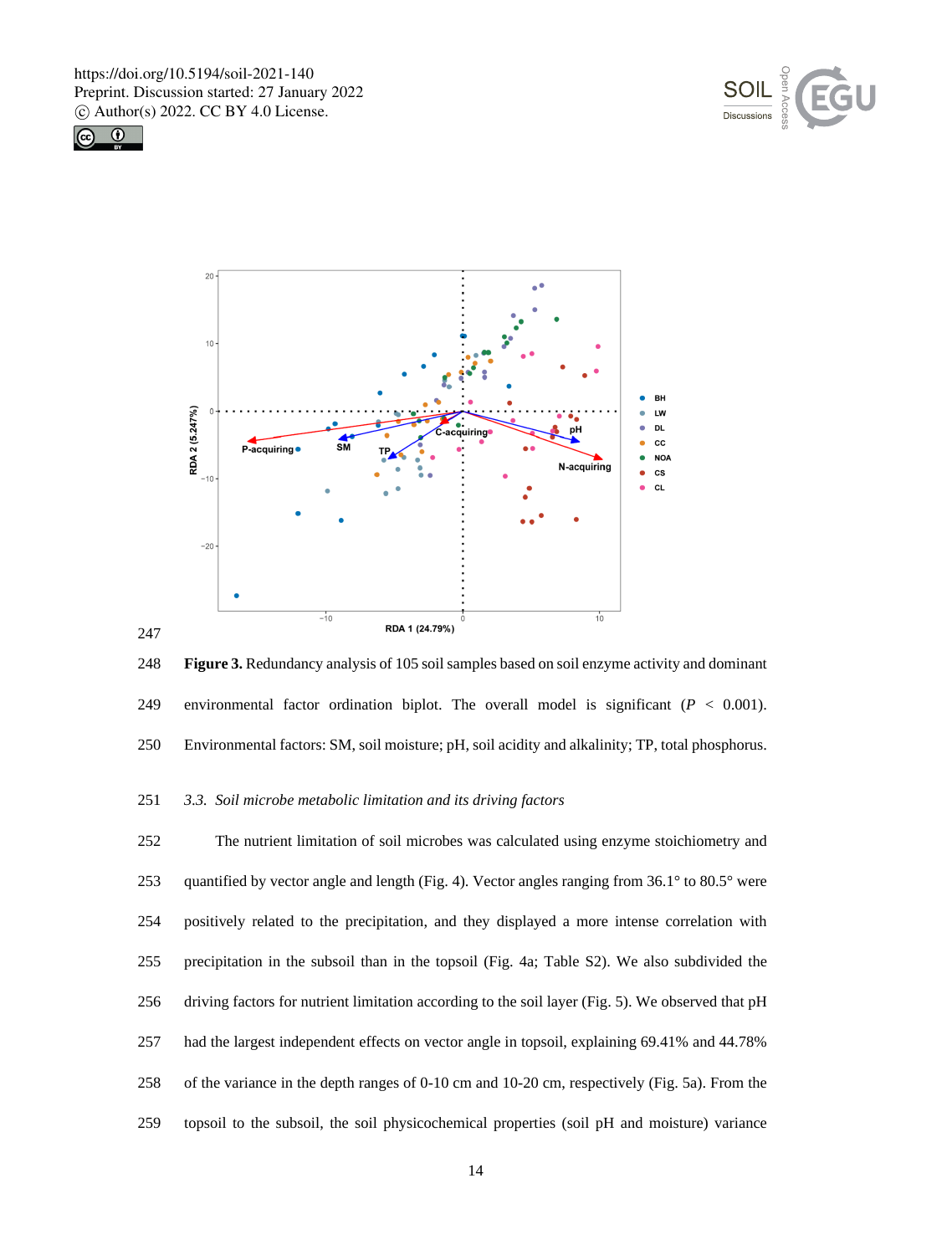



- explanation ranged from 85.64% to 16.79% (Fig. 5a). In contrast, the interpretations of soil
- nutrients and their stoichiometry ranged from 14.36% to 83.21% (Fig. 5a). Vector length was
- positively correlated with precipitation only in the subsoil (Fig. 4b). The interpretation of soil
- nutrient stoichiometry with respect to the vector length grew stronger with depth (Fig. 5b).



 **Figure 4.** Effects of MAP (mm) on microbial N/P limitation (A) and microbial C limitation (B). Soil microbial N/P limitation is represented by vector angles: > 45° represents P limitation, and < 45° represents N limitation. Soil microbial C limitation is represented by vector lengths, where microbial C limitation increases as the values increase.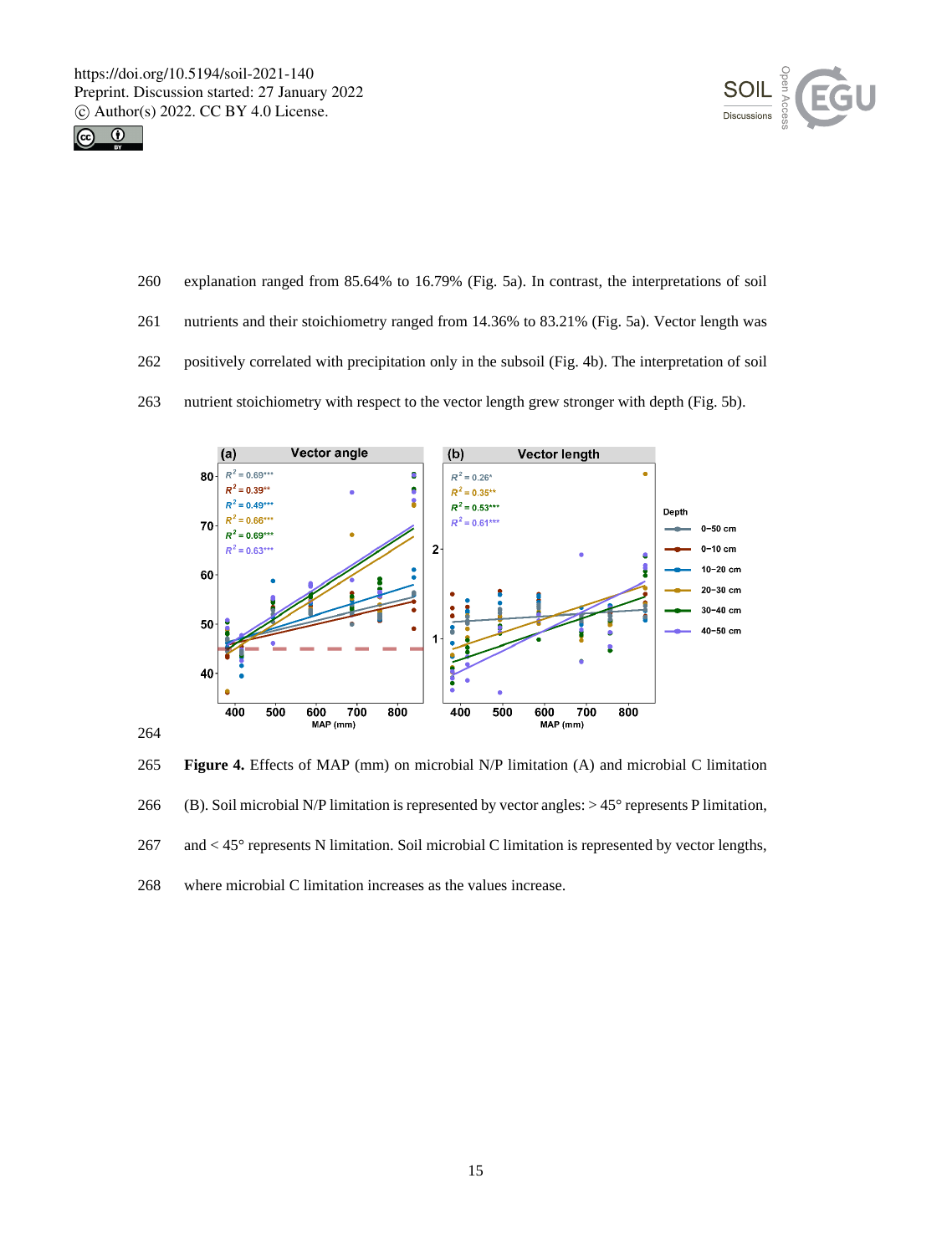





 **Figure 5.** Influences of soil variables on vector angles (A) and lengths (B). Percentage of variation in vector angles and lengths explained by soil variables. SM, soil moisture; pH, soil acidity and alkalinity; TC, total carbon; TN, total nitrogen; TP, total phosphorus.

# **4. Discussion**

*4.1. Patterns of microbial nutrient limitation across precipitation regions throughout soil* 

```
275 profiles
```
 We did not observe a significant relationship between C-acquiring enzymes and precipitation (Fig. 2), and surprisingly, the vector length increased with precipitation, indicating that microbial C limitation was gradually exacerbated along the precipitation gradient in 0-50 cm. Moreover, N-acquiring enzyme activity decreased and P-acquiring enzyme activity increased with increasing precipitation (Fig. 2), which alters the stoichiometry of enzymes leading to C limitation. We attributed this pattern of microbial C limitation to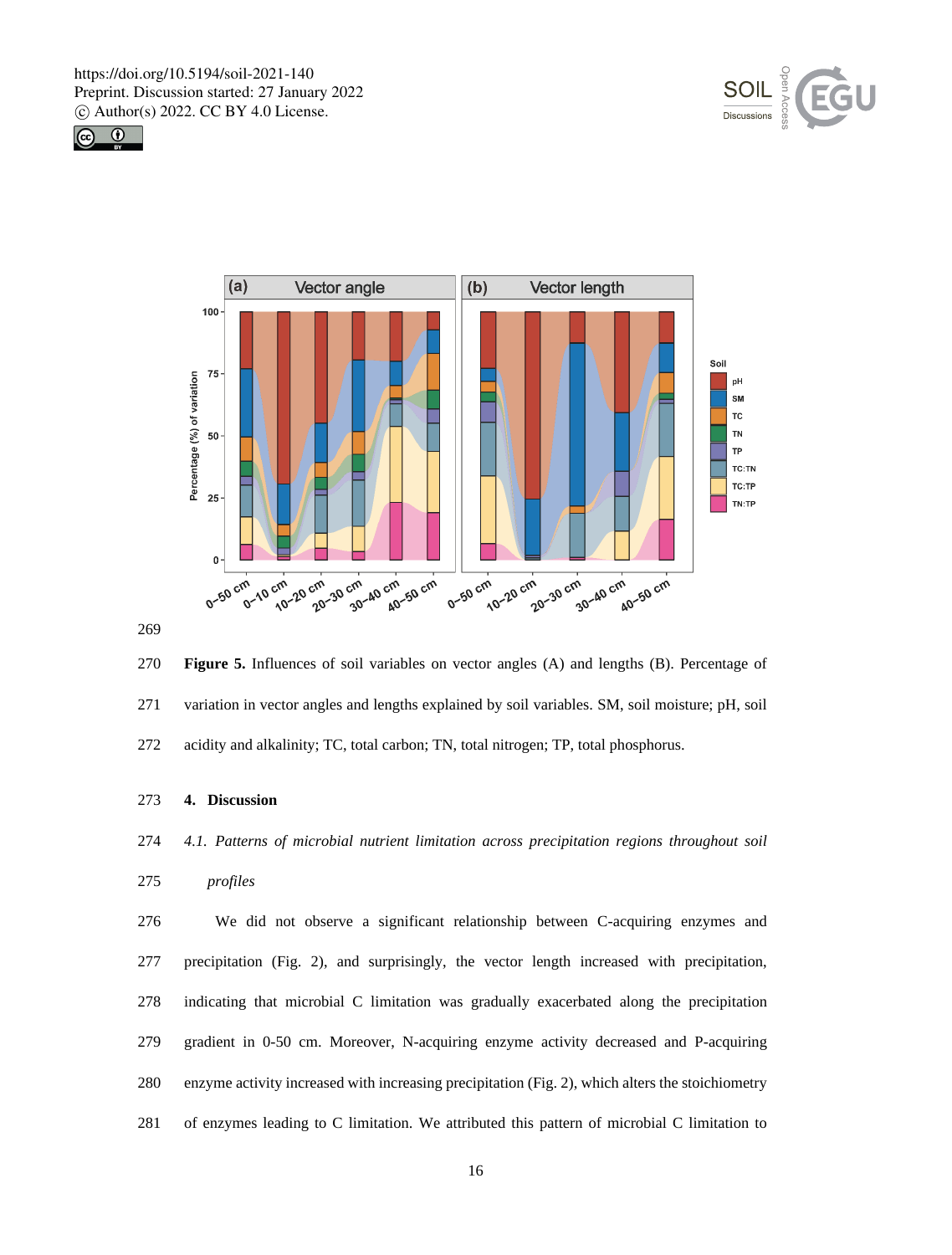



 changes in soil nutrients and their stoichiometry across precipitation regions (Fig. 5B). Microbial resource limitation is relative (Chen et al., 2018); thus, microbial C limitation can depend on the combined effect of other nutrients.

 We detected a decrease in the enzymatic C:P and N:P acquisition ratios with increasing precipitation (Fig. 2). Microorganisms can shift from secreting more C-acquiring enzymes and N-acquiring enzymes to secreting more P-acquiring enzymes, which implies an increased 288 demand for microbial P. Moreover, the vector angle became greater than 45° with increasing precipitation (Fig. 4A). Our results notably indicated that microbial P limitation was gradually exacerbated along the precipitation gradient. P is predominately derived from mineral aerosol deposition and weathering, and it is highly dependent on pH (Mahowald et al., 2008; Thingstad et al., 2005). High soil moisture and low soil pH increase P-acquiring enzyme activity, which facilitates P solubilization (Collavino et al., 2010; Xu et al., 2020b). Our study also identified that the P-acquiring enzyme was influenced by soil pH and moisture, and soil pH and moisture were the main factor determining the pattern of soil enzymes along the precipitation gradient (Fig. 3). Therefore, soil pH and moisture play an essential role in microbial P limitation throughout soil profiles.

 Furthermore, soil nutrients and their stoichiometry and soil physicochemical properties are equally important for microbial phosphorus limitation in 0-50 cm (Fig. 5A). More C and N might lead to microbial P limitation (Cui et al., 2020). This observation may be explained for two reasons. On the one hand, if the C and N accumulated in the soil dilute the soil P content, the microorganisms may be limited by P due to the elemental stoichiometric balance of the microorganisms (Chen et al., 2017; Sinsabaugh et al., 2009; Sinsabaugh et al., 2008). Thus,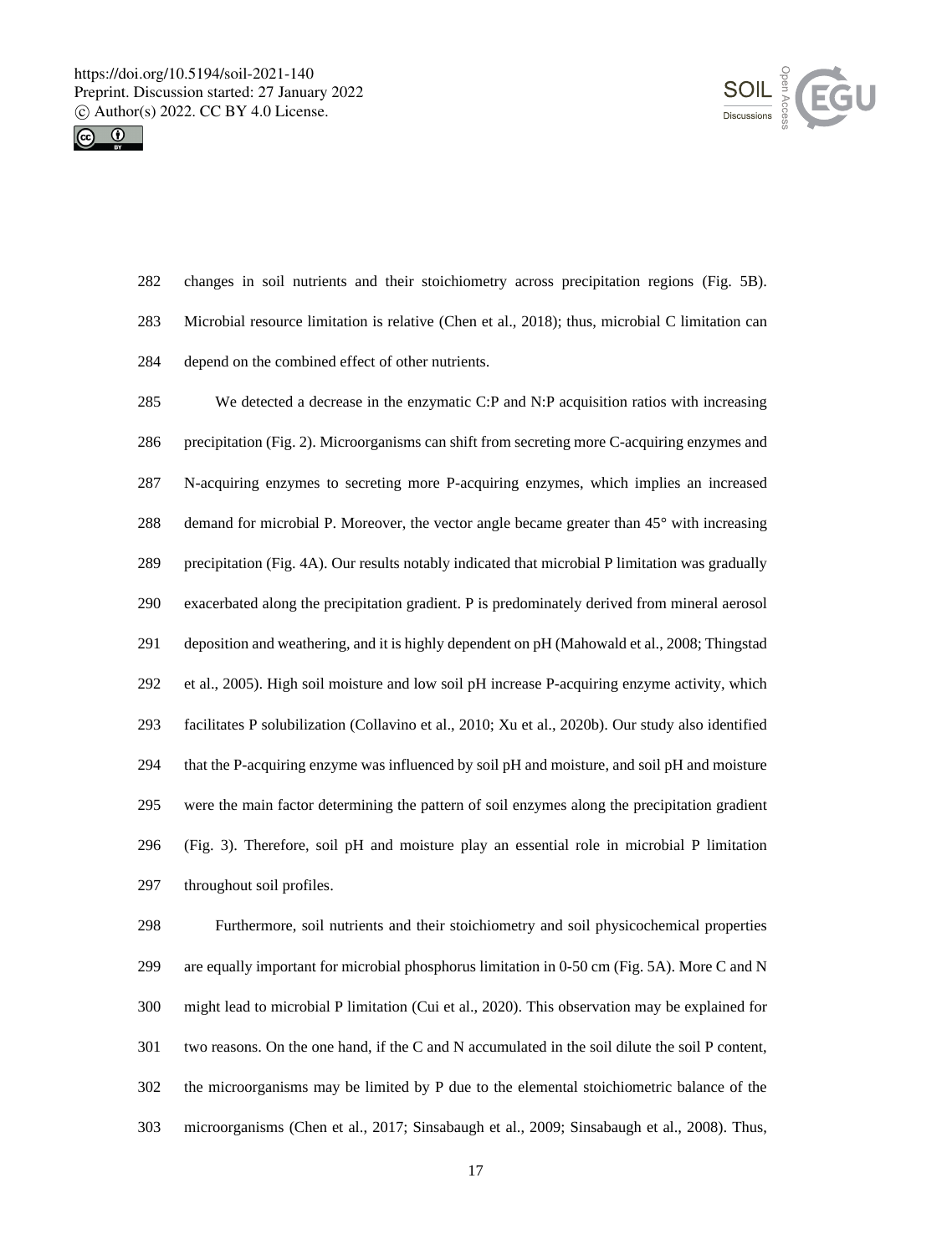



| 304 | despite the increase in soil P, microbial P limitation remains because of the slow growth rate    |
|-----|---------------------------------------------------------------------------------------------------|
| 305 | of P relative to that of C and N. On the other hand, phosphatase molecules are rich in C and N,   |
| 306 | and microorganisms require sufficient C and N to construct extracellular phosphatases             |
| 307 | (Houlton et al., 2008; Treseder and Vitousek, 2001). Phosphatase may be highly responsive to      |
| 308 | changes in soil elements, a critical strategy for organism adaption to human modifications of     |
| 309 | the global biogeochemical cycle that can delay the onset of P limitation (Güsewell and Freeman,   |
| 310 | 2005; Marklein and Houlton, 2012). These findings demonstrate that precipitation regulates        |
| 311 | soil physicochemical properties and nutrient status (Ma et al., 2015; Smith, 2011), which         |
| 312 | consequently greatly enhances microbial C and P limitation. Our current results take a new step   |
| 313 | and are valuable for understanding microbial nutrient limitation along the precipitation gradient |
| 314 | in agroecosystems.                                                                                |

# *4.2. Contrasting mechanisms governing microbial nutrient limitation in topsoil and subsoil*

 Soil properties and enzyme activities can change with soil profiles (Li et al., 2020; Luan et al., 2020; Stone et al., 2014), and we observed wide differences in soil and enzyme stoichiometry between the topsoil (0-20 cm) and subsoil (20-50 cm). Our study found that enzymatic C:P acquisition ratios were negatively correlated with precipitation only in the topsoil, which is attributable to the phosphatase distribution pattern. Enzymatic N:P acquisition ratios decreased, but enzymatic C:N acquisition ratio increased along the precipitation gradient, and changes substantially in the subsoil. The vector angles visualized that microbial P limitation increased and responded more strongly to precipitation in the subsoil than in the topsoil. In topsoil, soil pH and moisture are the major drivers of microbial P limitation (Fig. 5A). Soil pH governs phosphatase spatial variations and is positively correlated with enzymatic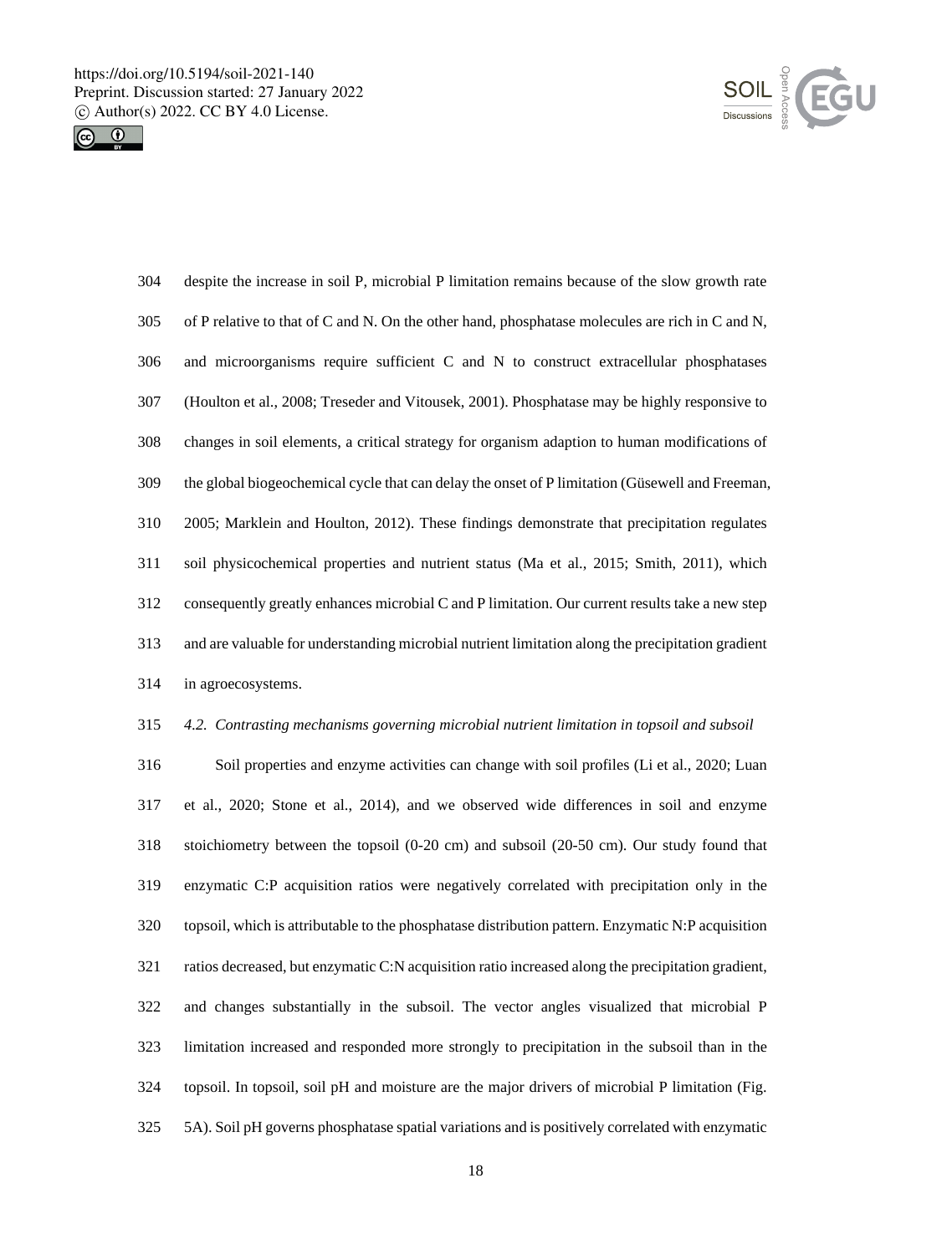



| 326 | C:P and N:P acquisition ratios (Xu et al., 2017). It is interesting to note that, compared to the         |
|-----|-----------------------------------------------------------------------------------------------------------|
| 327 | topsoil, soil nutrient availability and their stoichiometry are important factors in determining          |
| 328 | microbial P limitation in subsoil (Fig. 5A). Soil substrate availability greatly influences enzyme        |
| 329 | activity patterns (Stock et al., 2019), and low resources (C and N) and O <sub>2</sub> concentrations can |
| 330 | limit microbial metabolism (Fierer, 2017; Gu et al., 2017). Zhou et al. (2020) also found that            |
| 331 | the soil C:N ratio explains a large proportion of the variation in microbial nutrient acquisition.        |
| 332 | Emerging evidence suggests that subsoils, exhibit more varied organic matter sources,                     |
| 333 | microbial communities, and substrate availability compared to those of the topsoil (Chen et al.,          |
| 334 | 2019; Rumpel et al., 2012). Differences in soil properties across soil depths can lead to greater         |
| 335 | environmental filtering or competition for nutrients among microorganisms than in the topsoil             |
| 336 | (Bahram et al., 2015; Schlatter et al., 2020). Especially in agroecosystems, this difference              |
| 337 | between topsoil and subsoil may be attributed to the agricultural tillage depth, which is                 |
| 338 | typically 0-20 cm. Cropland activities contribute to the homogenization of microbial                      |
| 339 | communities (Rodrigues et al., 2013), and alter microbial resource limitations (Cui et al., 2021).        |
| 340 | On the contrary, the original soil conditions were preserved in the subsoil, resulting in microbes        |
| 341 | secreting soil enzymes that are less responsive to precipitation in the topsoil than that in the          |
| 342 | subsoil and attenuate the reaction of microbe nutrients limitation to precipitation in the topsoil.       |
| 343 | Ecosystems cannot be limited by carbon or nutrients alone (Soong et al., 2020), and most                  |
| 344 | microbial communities are co-limited by energy and key nutrients (Moorhead et al., 2016).                 |
| 345 | Another marked trend is that the vector length increases in the subsoil with precipitation. This          |
| 346 | result indicates that microbial C limitation increased in the subsoil along the precipitation             |
| 347 | gradient. The detected relationships might result from that soil C:N and C:P ratios                       |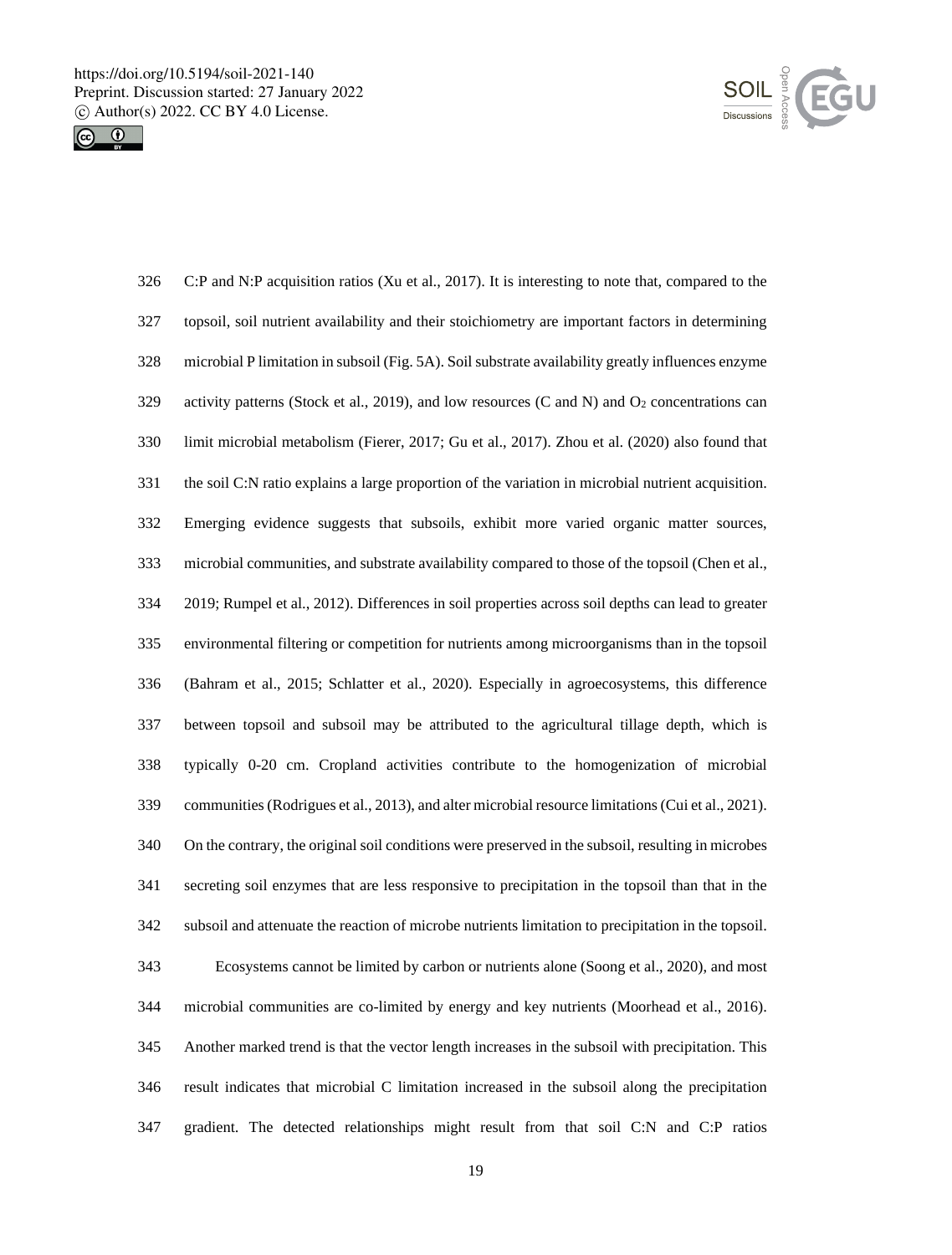



| 348 | progressively decline across the precipitation region in the subsoil (Fig. 1), which can lead to   |
|-----|----------------------------------------------------------------------------------------------------|
| 349 | insufficient soil C (Chen et al., 2018). In contrast, there is no relationship between microbial C |
| 350 | limitation and precipitation in topsoil. This might occur because the effect of precipitation is   |
| 351 | masked by cropland activity, causing soil nutrient stoichiometry in topsoil that exhibited no      |
| 352 | response to precipitation. Moreover, soil nutrients and their stoichiometry increase in their      |
| 353 | interpretation of C limitation with depth (Fig. 4). Therefore, soil C:N:P stoichiometry            |
| 354 | tremendously affected microbial groups involved in major biogeochemical processes (Luo et          |
| 355 | al., 2020). Additionally, balanced nutrient stoichiometry is essential for maintaining microbial   |
| 356 | and elemental homeostasis (Cui et al., 2019b).                                                     |

 Further, P limitation changes rapidly in the subsoil, which contributes to C limitation. Nutrients are interdependent and they have a complex coupling, so changing in one nutrient cycle type can alter the availability of another nutrient (Marklein and Houlton, 2012). The role of P limitation in the storage capacity of the C ecosystem has previously been substantially underestimated (Peng and Thomas, 2010). P affects the C-storage capacity both directly and indirectly by affecting the plant growth capacity and limiting biological activities for N fixation (Peñuelas et al., 2012). A model predicted less efficient microbial growth in P-limited soils, indicating that P availability may affect C cycling (Waring et al., 2014). These nutrient interdependencies confirm that resource limitation coupling is complex, and excess precipitation leads to depletion of P and C and induces imbalances in agroecosystems. Our results highlight the contrasting mechanisms governing microbial nutrient limitation in topsoil and subsoil. Microbial P limitation was controlled by the soil pH and moisture in the topsoil, while microbial C and P limitation in the subsoil were regulated by the soil nutrients and their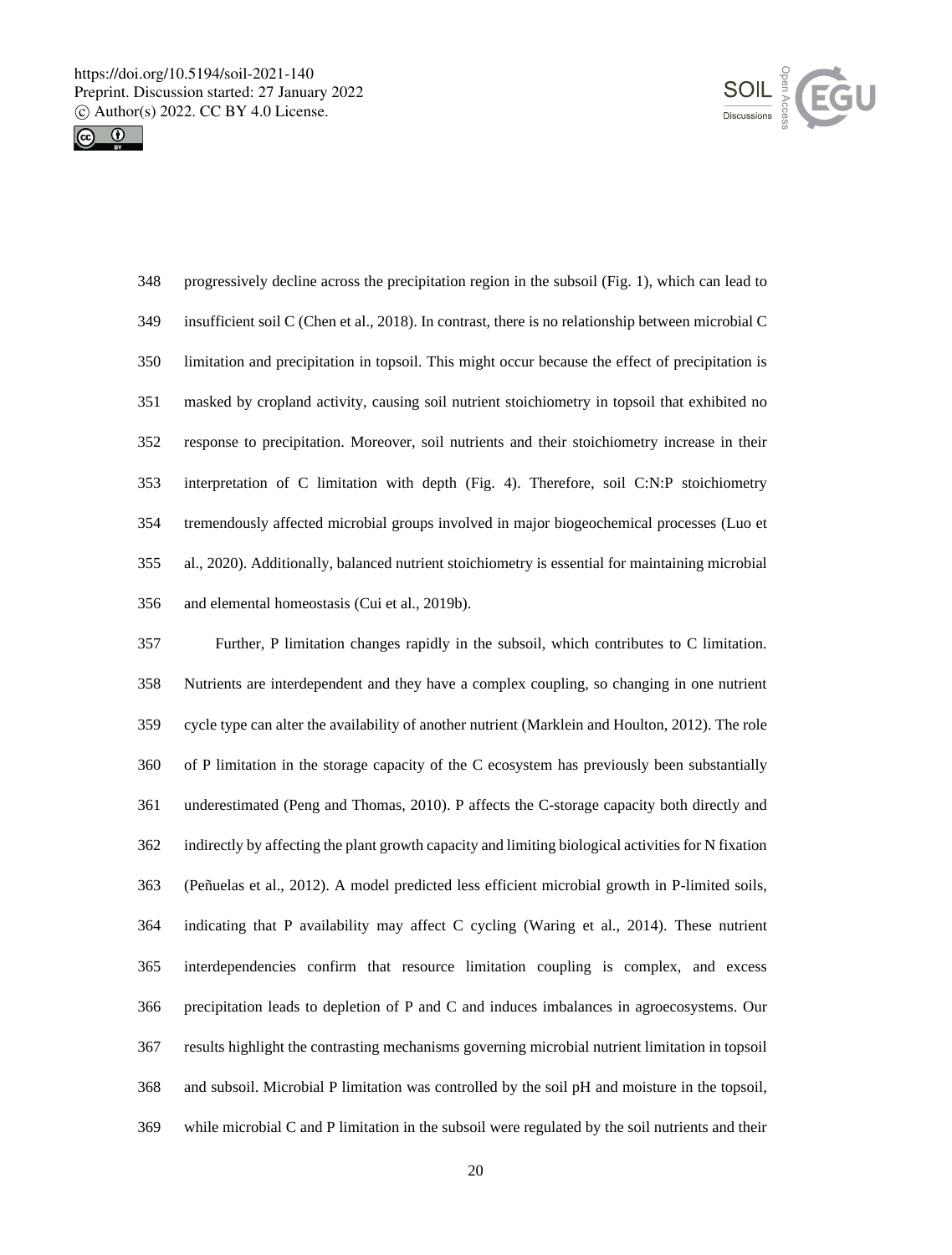



- stoichiometry. The findings suggest that ecosystem functions and microbial nutrient limitation
- cannot be comprehensively assessed from topsoil observations alone.
- **5. Conclusions**

 Understanding the key processes by which precipitation threatens microbial nutrient limitation allows the assessment of nutrient trade-offs in agroecosystems, which can help us meet crop production goals under change in precipitation. We detected spatial variations in soil enzyme activities and stoichiometry according to the agroecosystem soil profile and along a precipitation gradient. We observed an increase in microbial P limitation in the topsoil and a stronger limitation of microbial C and P in the subsoil compared to the topsoil and elucidated the differentiation of mechanisms among soil profiles. Our study also provides insights into the change mechanism of microbial resource limitation in the context of global precipitation changes and protecting vital life-support systems.

**Acknowledgements**

 This project was supported by the National Science & Technology Fundamental Resources Investigation Program of China (grant no. 2018FY100300) and the National Natural Science Foundation of China (grant no. 41807046). We would like to thank Prof. Sina Adl and Lichao Feng for their contributions to the fieldwork, Xuefeng Wu for their invaluable assistance in analyzing the data, and Wei Wang and Cao Hao for their help with proof-reading the article.

#### **Declaration of interests**

 The authors declare that they have no known competing financial interests or personal relationships that could have appeared to influence the work reported in this paper.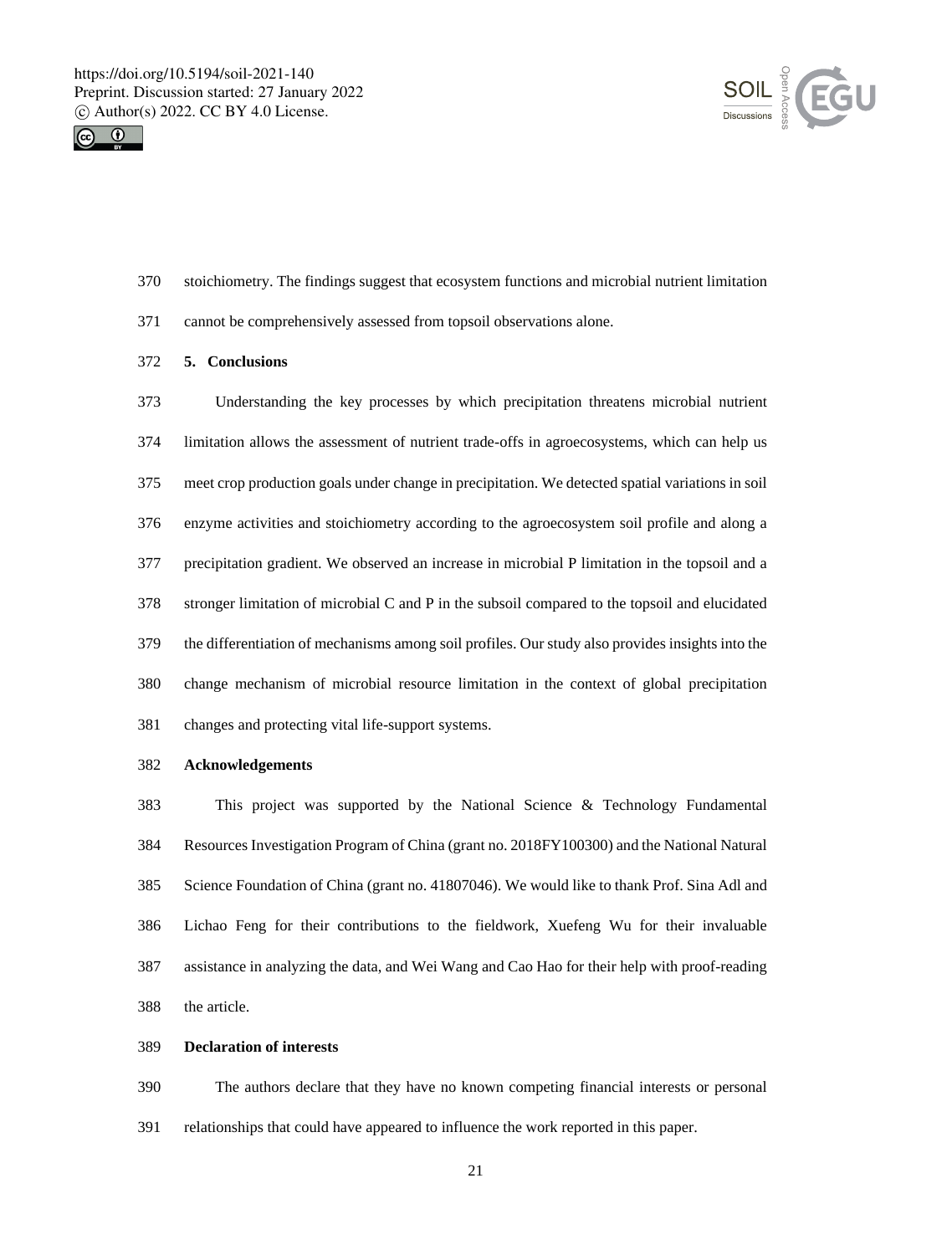



# **CRediT authorship contribution statement**

- **Jingjing Yang**: Conceptualization, Methodology, Software, Formal Analysis, Investigation, Writing-Original Draft, **Pingting Guan**: Methodology, Formal Analysis, Data Curation, Writing-Review & Editing, **Peng Zhang**: Validation, Investigation, Resources, **Yunga Wu**: Investigation, Resources, Visualization, Writing-Review & Editing, **Donghui Wu**: Conceptualization, Supervision, Resources, Writing-Review & Editing, Project Administration, Funding Acquisition. **References** Allison, S.D., Gartner, T., Holland, K., Weintraub, M., Sinsabaugh, R.L., 2007. Soil enzymes: Linking proteomics and ecological process. In: *Manual of Environmental Microbiology*. ASM Press, 3rd Edition, Washington D. C., 704–711.
- Allison, S.D., Vitousek, P.M., 2005. Responses of extracellular enzymes to simple and complex nutrient inputs. Soil Biol. Biochem. 37, 937-944. https://doi.org/10.1016/j.soilbio.2004.09.014.
- Allison, S.D., Wallenstein, M.D., Bradford, M.A., 2010. Soil-carbon response to warming dependent on microbial physiology. Nat. Geosci. 3, 336-340. https://doi.org/10.1038/ngeo846. Bahram, M., Peay, K.G., Tedersoo, L., 2015. Local-scale biogeography and spatiotemporal variability in communities of mycorrhizal fungi. New Phytol. 205, 1454-1463. https://doi.org/10.1111/nph.13206.
- Brockett, B.F.T., Prescott, C.E., Grayston, S.J., 2012. Soil moisture is the major factor influencing microbial community structure and enzyme activities across seven biogeoclimatic zones in western Canada. Soil Biol. Biochem. 44, 9-20.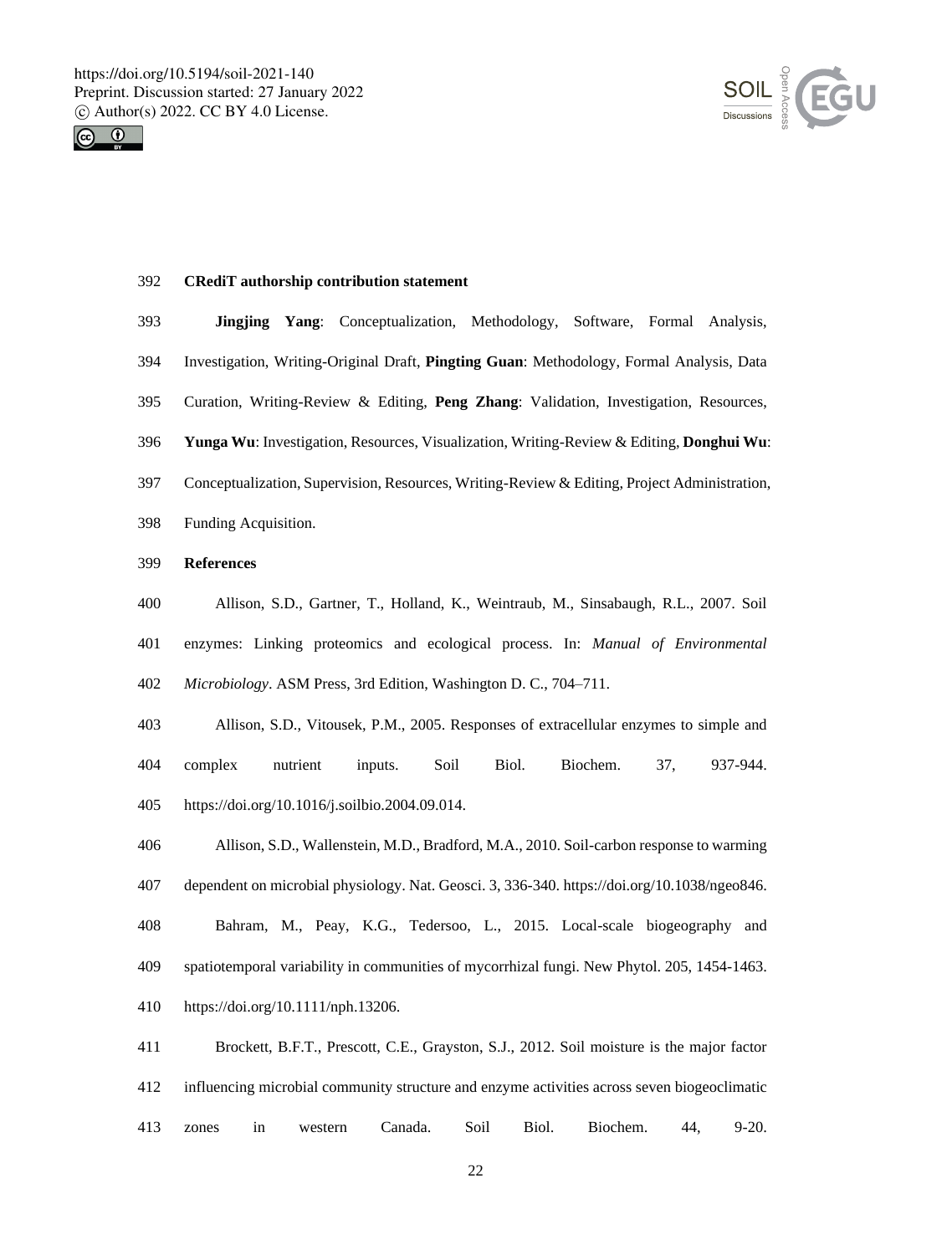



https://doi.org/10.1016/j.soilbio.2011.09.003.

| 415 | Burns, R.G., DeForest, J.L., Marxsen, J., Sinsabaugh, R.L., Stromberger, M.E.,                        |
|-----|-------------------------------------------------------------------------------------------------------|
| 416 | Wallenstein, M.D., Weintraub, M.N., Zoppini, A., 2013. Soil enzymes in a changing                     |
| 417 | environment: Current knowledge and future directions. Soil Biol. Biochem. 58, 216-234.                |
| 418 | https://doi.org/10.1016/j.soilbio.2012.11.009.                                                        |
| 419 | Camenzind, T., Hättenschwiler, S., Treseder, K.K., Lehmann, A., Rillig, M.C., 2018.                   |
| 420 | Nutrient limitation of soil microbial processes in tropical forests. Ecol. Monogr. 88, 4-21.          |
| 421 | https://doi.org/10.1002/ecm.1279.                                                                     |
| 422 | Chen, D., Saleem, M., Cheng, J., Mi, J., Chu, P., Tuvshintogtokh, I., Hu, S., Bai, Y., Wang,          |
| 423 | F., 2019. Effects of aridity on soil microbial communities and functions across soil depths on        |
| 424 | the Mongolian Plateau. Funct. Ecol. 33, 1561-1571. https://doi.org/10.1111/1365-2435.13359.           |
| 425 | Chen, H., Li, D., Xiao, K., Wang, K., 2018. Soil microbial processes and resource                     |
| 426 | limitation<br>32,<br>1400-1409.<br>karst<br>non-karst<br>forests.<br>Funct.<br>Ecol.<br>$\sin$<br>and |
| 427 | https://doi.org/10.1111/1365-2435.13069.                                                              |
| 428 | Chen, H., Luo, P., Wen, L., Yang, L., Wang, K., Li, D., 2017. Determinants of soil                    |
| 429 | extracellular enzyme activity in a karst region, southwest China. Eur. J. Soil Biol. 80, 69-76.       |

- https://doi.org/10.1016/j.ejsobi.2017.05.001.
- Chevan, A., Sutherland, M., 1991. Hierarchical Partitioning. Am. Stat. 45, 90-96. https://doi.org/10.1080/00031305.1991.10475776.
- Collavino, M.M., Sansberro, P.A., Mroginski, L.A., Aguilar, O.M., 2010. Comparison of in vitro solubilization activity of diverse phosphate-solubilizing bacteria native to acid soil and their ability to promote Phaseolus vulgaris growth. Biol. Fert. Soils 46, 727-738.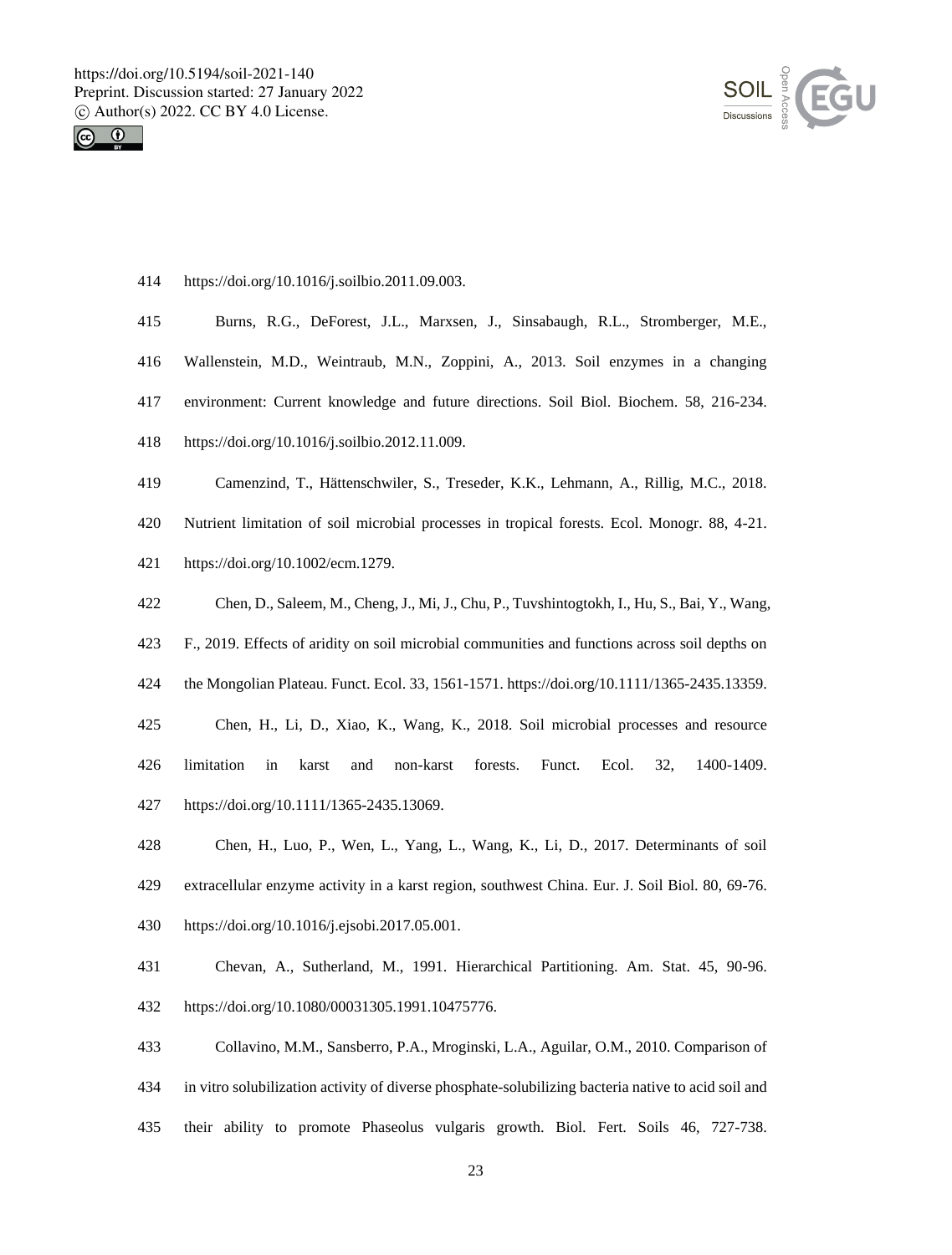



- https://doi.org/10.1007/s00374-010-0480-x.
- Cui, Y., Fang, L., Deng, L., Guo, X., Han, F., Ju, W., Wang, X., Chen, H., Tan, W., Zhang,
- X., 2019a. Patterns of soil microbial nutrient limitations and their roles in the variation of soil
- organic carbon across a precipitation gradient in an arid and semi-arid region. Sci. Total
- Environ. 658, 1440-1451. https://doi.org/10.1016/j.scitotenv.2018.12.289.
- Cui, Y., Fang, L., Guo, X., Han, F., Ju, W., Ye, L., Wang, X., Tan, W., Zhang, X., 2019b.
- Natural grassland as the optimal pattern of vegetation restoration in arid and semi-arid regions:
- Evidence from nutrient limitation of soil microbes. Sci. Total Environ. 648, 388-397.
- https://doi.org/10.1016/j.scitotenv.2018.08.173.
- Cui, Y., Moorhead, D.L., Guo, X., Peng, S., Wang, Y., Zhang, X., Fang, L., 2021.
- Stoichiometric models of microbial metabolic limitation in soil systems. Global Ecol. Biogeogr.
- 30, 2297-2311. https://doi.org/10.1111/geb.13378.
- Cui, Y., Zhang, Y., Duan, C., Wang, X., Zhang, X., Ju, W., Chen, H., Yue, S., Wang, Y.,
- Li, S., Fang, L., 2020. Ecoenzymatic stoichiometry reveals microbial phosphorus limitation
- decreases the nitrogen cycling potential of soils in semi-arid agricultural ecosystems. Soil Till.
- Res. 197, 104463. https://doi.org/10.1016/j.still.2019.104463.
- Delgado-Baquerizo, M., Maestre, F.T., Gallardo, A., Bowker, M.A., Wallenstein, M.D.,
- Quero, J.L., Ochoa, V., Gozalo, B., Garcia-Gomez, M., Soliveres, S., Garcia-Palacios, P.,
- Berdugo, M., Valencia, E., Escolar, C., Arredondo, T., et al., 2013. Decoupling of soil nutrient
- cycles as a function of aridity in global drylands. Nature 502, 672-676.
- https://doi.org/10.1038/nature12670.
- Dove, N.C., Arogyaswamy, K., Billings, S.A., Botthoff, J.K., Carey, C.J., Cisco, C.,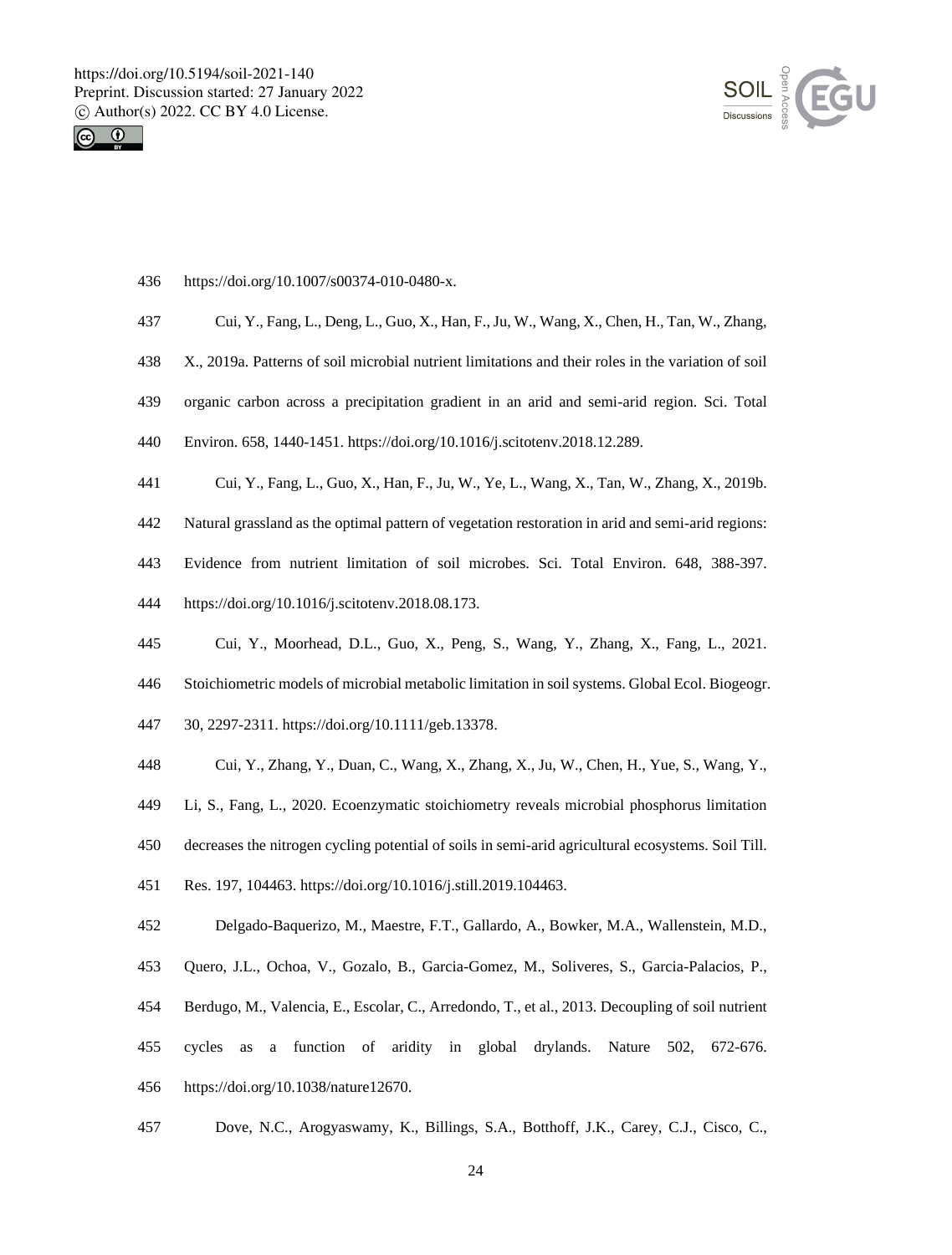



|  | 458 DeForest, J.L., Fairbanks, D., Fierer, N., Gallery, R.E., Kaye, J.P., Lohse, K.A., Maltz, M.R., |  |  |  |  |  |  |  |  |  |  |  |
|--|-----------------------------------------------------------------------------------------------------|--|--|--|--|--|--|--|--|--|--|--|
|--|-----------------------------------------------------------------------------------------------------|--|--|--|--|--|--|--|--|--|--|--|

- Mayorga, E., Pett-Ridge, J., Yang, W.H., Hart, S.C., Aronson, E.L., 2020. Continental-scale
- patterns of extracellular enzyme activity in the subsoil: an overlooked reservoir of microbial
- activity. Environ. Res. Lett. 15, 1040a1041. https://doi.org/10.1088/1748-9326/abb0b3.
- Dray, S., Blanchet, G., Borcard, D., Guenard, G., Jombart, T., Larocque, G., Legendre, P.,
- Madi, N., Wagner, H.H., Dray, M.S., 2018. Package 'adespatial'. R Package 2018, 3-8.
- Fierer, N., 2017. Embracing the unknown: Disentangling the complexities of the soil
- microbiome. Nat. Rev. Microbiol. 15, 579-590. https://doi.org/10.1038/nrmicro.2017.87.
- Fontaine, S., Barot, S., Barré, P., Bdioui, N., Mary, B., Rumpel, C., 2007. Stability of
- organic carbon in deep soil layers controlled by fresh carbon supply. Nature 450, 277-280.
- https://doi.org/10.1038/nature06275.
- Franco, A.L.C., Gherardi, L.A., de Tomasel, C.M., Andriuzzi, W.S., Ankrom, K.E., Shaw,
- E.A., Bach, E.M., Sala, O.E., Wall, D.H., 2019. Drought suppresses soil predators and
- promotes root herbivores in mesic, but not in xeric grasslands. Proc. Natl. Acad. Sci. U.S.A.
- 116, 12883. https://doi.org/10.1073/pnas.1900572116.
- German, D.P., Weintraub, M.N., Grandy, A.S., Lauber, C.L., Rinkes, Z.L., Allison, S.D.,
- 2011. Optimization of hydrolytic and oxidative enzyme methods for ecosystem studies. Soil
- Biol. Biochem. 43, 1387-1397. https://doi.org/10.1016/j.soilbio.2011.03.017.
- Gu, Y., Wang, Y., Lu, S.e., Xiang, Q., Yu, X., Zhao, K., Zou, L., Chen, Q., Tu, S., Zhang, X., 2017. Long-term fertilization structures bacterial and archaeal communities along soil depth gradient in a paddy soil. Front. Microbiol. 8, 1516. https://doi.org/10.3389/fmicb.2017.01516.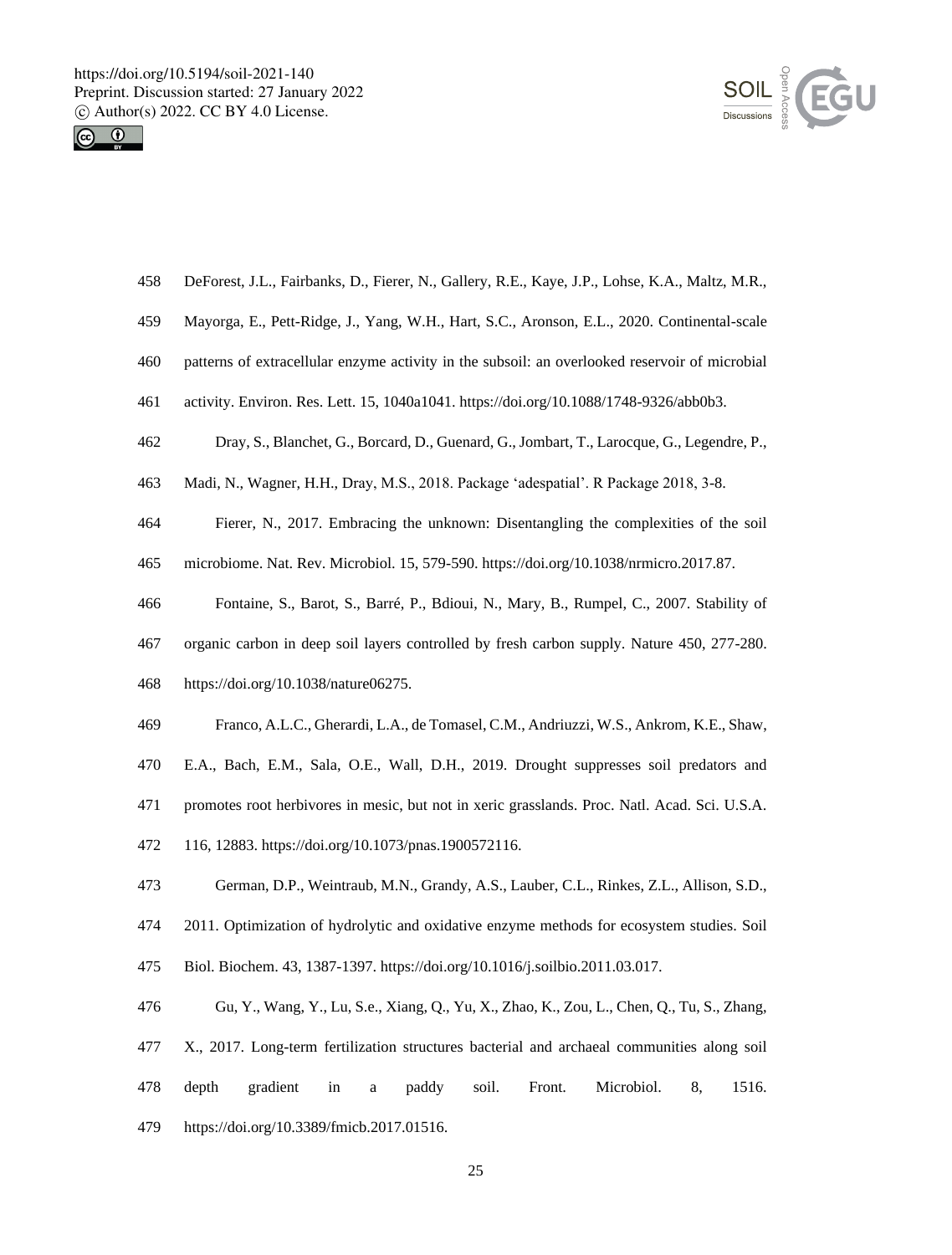



- Guo, Y., Fan, R., Zhang, X., Zhang, Y., Wu, D., McLaughlin, N., Zhang, S., Chen, X.,
- Jia, S., Liang, A., 2020. Tillage-induced effects on SOC through changes in aggregate stability
- and soil pore structure. Sci. Total Environ. 703, 134617.
- https://doi.org/10.1016/j.scitotenv.2019.134617.
- Güsewell, S., Freeman, C., 2005. Nutrient limitation and enzyme activities during litter
- decomposition of nine wetland species in relation to litter N:P ratios. Funct. Ecol. 19, 582-593.
- https://doi.org/10.1111/j.1365-2435.2005.01002.x.
- Henry, H.A.L., 2013. Reprint of "Soil extracellular enzyme dynamics in a changing climate". Soil Biol. Biochem. 56, 53-59. https://doi.org/10.1016/j.soilbio.2012.10.022.
- Houlton, B.Z., Wang, Y., Vitousek, P.M., Field, C.B., 2008. A unifying framework for dinitrogen fixation in the terrestrial biosphere. Nature 454, 327-330. https://doi.org/10.1038/nature07028.
- Jia, J., Cao, Z., Liu, C., Zhang, Z., Lin, L., Wang, Y., Haghipour, N., Wacker, L., Bao, H.,
- Dittmar, T., Simpson, M.J., Yang, H., Crowther, T.W., Eglinton, T.I., He, J., Feng, X., 2019.
- Climate warming alters subsoil but not topsoil carbon dynamics in alpine grassland. Global
- Change Biol. 25, 4383-4393. https://doi.org/10.1111/gcb.14823.
- Jing, X., Chen, X., Tang, M., Ding, Z., Jiang, L., Li, P., Ma, S., Tian, D., Xu, L., Zhu, J.,
- Ji, C., Shen, H., Zheng, C., Fang, J., Zhu, B., 2017. Nitrogen deposition has minor effect on
- soil extracellular enzyme activities in six Chinese forests. Sci. Total Environ. 607-608, 806-
- 815. https://doi.org/10.1016/j.scitotenv.2017.07.060.
- Johnson, N.C., Wilson, G.W.T., Bowker, M.A., Wilson, J.A., Miller, R.M., 2010.
- Resource limitation is a driver of local adaptation in mycorrhizal symbioses. Proc. Natl. Acad.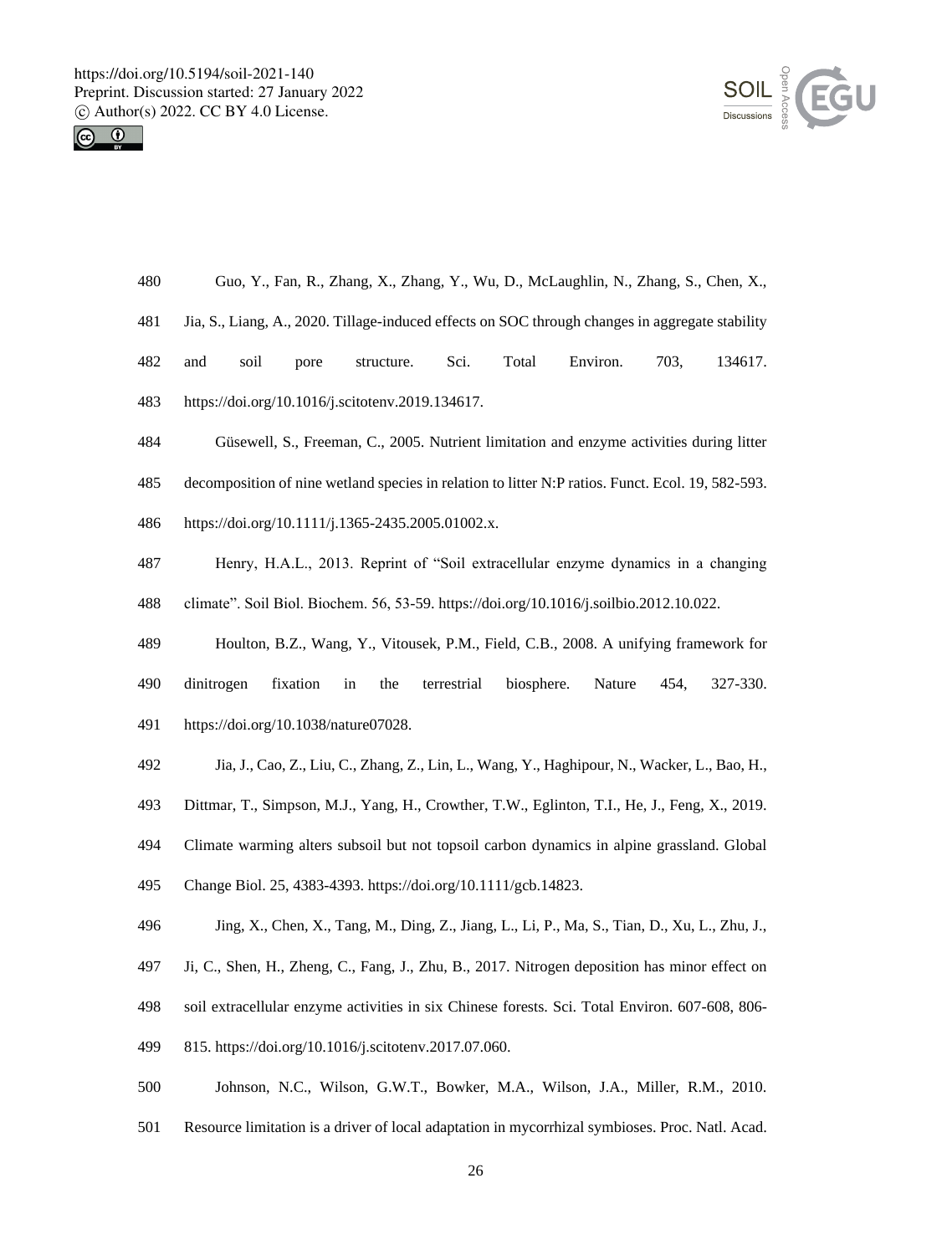



| 502 | Sci. U.S.A. 107, 2093-2098. https://doi.org/10.1073/pnas.0906710107.                        |
|-----|---------------------------------------------------------------------------------------------|
| 503 | Kanal, A., Kõlli, R., 1996. Influence of cropping on the content, composition and           |
| 504 | dynamics of organic residue in the soil of the plough layer. Biol. Fert. Soils 23, 153-160. |
| 505 | https://doi.org/10.1007/BF00336056.                                                         |
| 506 | Kivlin, S.N., Treseder, K.K., 2014. Soil extracellular enzyme activities correspond with    |
| 507 | abiotic factors more than fungal community composition. Biogeochemistry 117, 23-37.         |
| 508 | https://doi.org/10.1007/s10533-013-9852-2.                                                  |
| 509 | Lai, J., Peres-neto, P., 2020. Rdacca.hp: Hierarchical partitioning for canonical analysis. |
| 510 | R package version 0.1.0. https://CRAN.R-project.org/package=rdacca.hp.                      |
| 511 | Lesk, C., Rowhani, P., Ramankutty, N., 2016. Influence of extreme weather disasters on      |
| 512 | global crop production. Nature 529, 84-87. https://doi.org/10.1038/nature16467.             |
| 513 | Li, C., Yan, K., Tang, L., Jia, Z., Li, Y., 2014. Change in deep soil microbial communities |
| 514 | Biol.<br>Biochem.<br>fertilization.<br>Soil<br>75,<br>264-272.<br>due<br>long-term<br>to    |
| 515 | https://doi.org/10.1016/j.soilbio.2014.04.023.                                              |
| 516 | Li, G., Kim, S., Han, S.H., Chang, H., Du, D., Son, Y., 2018. Precipitation affects soil    |
| 517 | microbial and extracellular enzymatic responses to warming. Soil Biol. Biochem. 120, 212-   |
| 518 | 221. https://doi.org/10.1016/j.soilbio.2018.02.014.                                         |
| 519 | Li, P., Li, W., Dumbrell, A.J., Liu, M., Li, G., Wu, M., Jiang, C., Li, Z., 2020. Spatial   |
| 520 | variation in soil fungal communities across paddy fields in subtropical China. mSystems 5,  |
| 521 | e00704-00719. https://doi.org/10.1128/mSystems.00704-19.                                    |
| 522 | Luan, L., Liang, C., Chen, L., Wang, H., Xu, Q., Jiang, Y., Sun, B., 2020. Coupling         |

bacterial community assembly to microbial metabolism across soil profiles. mSystems 5,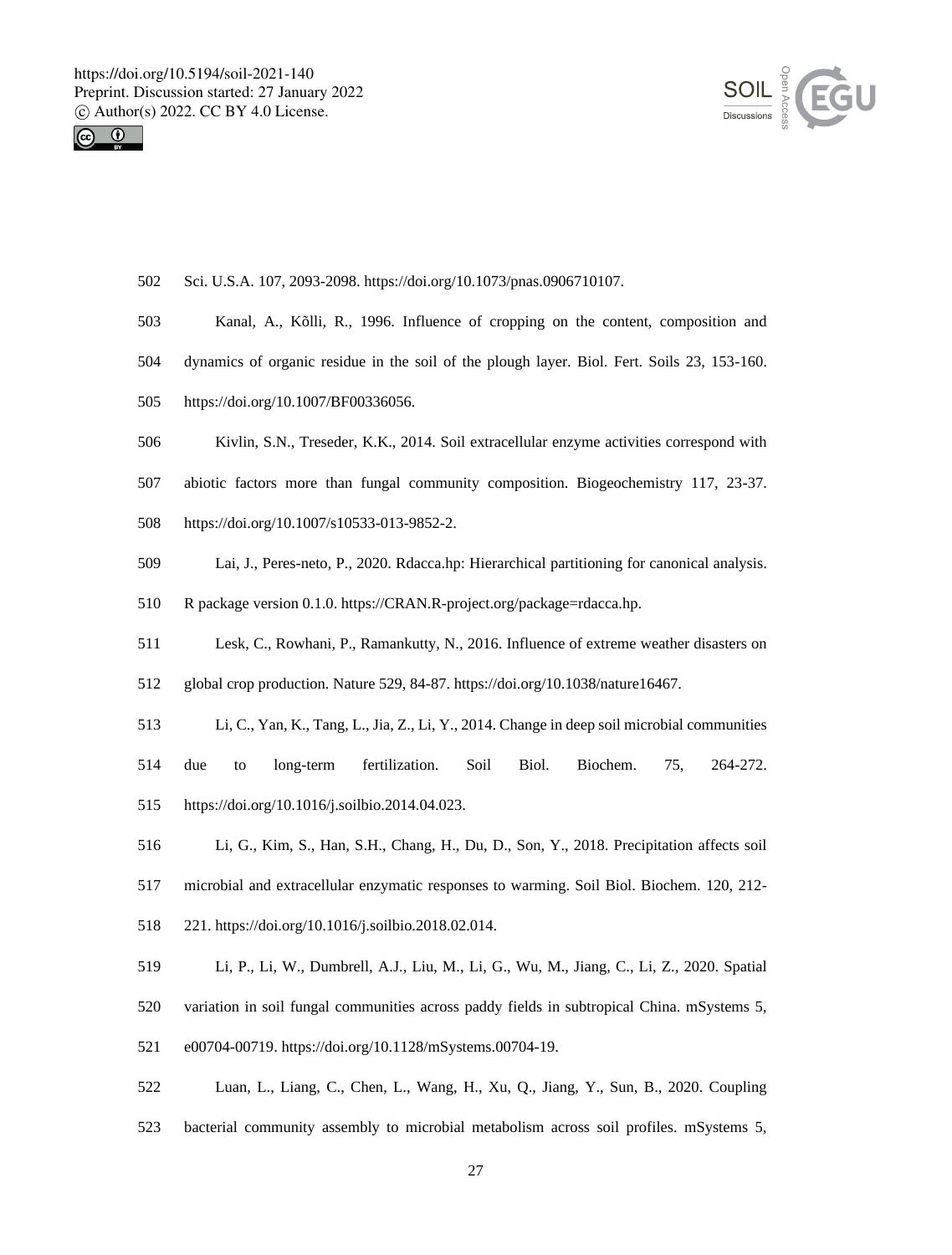



| 524 | e00298-00220. https://doi.org/10.1128/mSystems.00298-20.                                              |
|-----|-------------------------------------------------------------------------------------------------------|
| 525 | Luo, G., Xue, C., Jiang, Q., Xiao, Y., Zhang, F., Guo, S., Shen, Q., Ling, N., 2020. Soil             |
| 526 | carbon, nitrogen, and phosphorus cycling microbial populations and their resistance to global         |
| 527 | soil<br>C:N:P<br>stoichiometry.<br>mSystems<br>e00162-00120.<br>change<br>depend<br>on<br>5,          |
| 528 | https://doi.org/10.1128/mSystems.00162-20.                                                            |
| 529 | Ma, R., Cai, C., Li, Z., Wang, J., Xiao, T., Peng, G., Yang, W., 2015. Evaluation of soil             |
| 530 | aggregate microstructure and stability under wetting and drying cycles in two Ultisols using          |
| 531 | synchrotron-based X-ray micro-computed tomography. Soil Till. Res. 149,<br>$1-11.$                    |
| 532 | https://doi.org/10.1016/j.still.2014.12.016.                                                          |
| 533 | Mahowald, N., Jickells, T.D., Baker, A.R., Artaxo, P., Benitez-Nelson, C.R., Bergametti,              |
| 534 | G., Bond, T.C., Chen, Y., Cohen, D.D., Herut, B., Kubilay, N., Losno, R., Luo, C., Maenhaut,          |
| 535 | W., McGee, K.A., Okin, G.S., Siefert, R.L., Tsukuda, S., 2008. Global distribution of                 |
| 536 | atmospheric phosphorus sources, concentrations and deposition rates, and anthropogenic                |
| 537 | impacts. Global Biogeochem. Cy. 22, GB4026. https://doi.org/10.1029/2008GB003240.                     |
| 538 | Marklein, A.R., Houlton, B.Z., 2012. Nitrogen inputs accelerate phosphorus cycling rates              |
| 539 | terrestrial ecosystems.<br>New<br>Phytol.<br>across<br>wide<br>variety<br>of<br>193.<br>696-704.<br>a |
| 540 | https://doi.org/10.1111/j.1469-8137.2011.03967.x.                                                     |
| 541 | Moorhead, D., Rinkes, Z., Sinsabaugh, R., Weintraub, M., 2013. Dynamic relationships                  |
| 542 | between microbial biomass, respiration, inorganic nutrients and enzyme activities: Informing          |
| 543 | models.<br>Microbiol.<br>enzyme-based<br>decomposition<br>Front.<br>223.<br>4.                        |
| 544 | https://doi.org/10.3389/fmicb.2013.00223.                                                             |

Moorhead, D.L., Sinsabaugh, R.L., 2006. A theoretical model of litter decay and microbial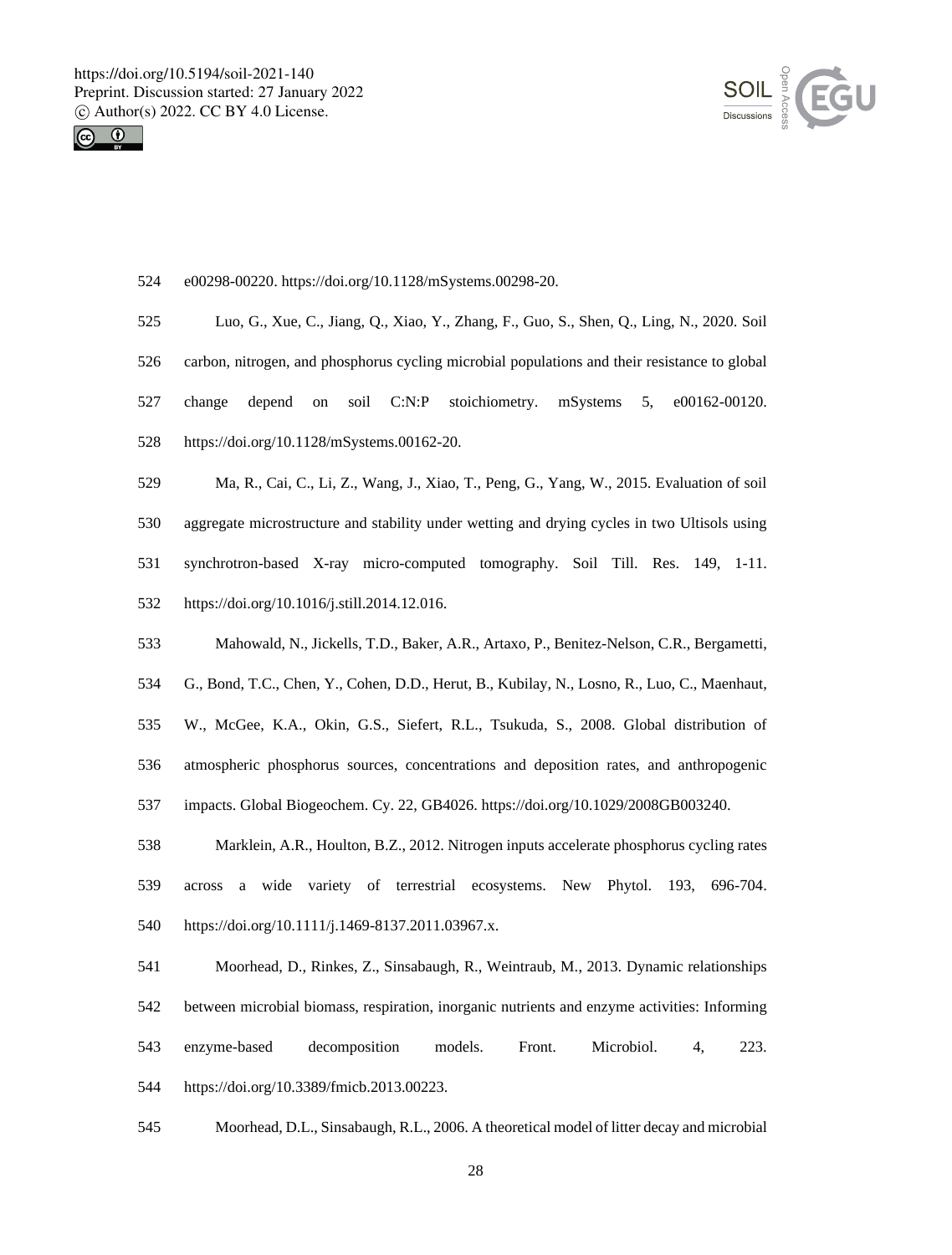



- interaction. Ecol. Monogr. 76, 151-174. https://doi.org/10.1890/0012-
- 9615(2006)076[0151:Atmold]2.0.Co;2.
- Moorhead, D.L., Sinsabaugh, R.L., Hill, B.H., Weintraub, M.N., 2016. Vector analysis of
- ecoenzyme activities reveal constraints on coupled C, N and P dynamics. Soil Biol. Biochem.
- 93, 1-7. https://doi.org/10.1016/j.soilbio.2015.10.019.
- Mooshammer, M., Wanek, W., Zechmeister-Boltenstern, S., Richter, A., 2014.
- Stoichiometric imbalances between terrestrial decomposer communities and their resources:
- Mechanisms and implications of microbial adaptations to their resources. Front. Microbiol. 5,
- 22. https://doi.org/10.3389/fmicb.2014.00022.
- Morugán-Coronado, A., García-Orenes, F., McMillan, M., Pereg, L., 2019. The effect of moisture on soil microbial properties and nitrogen cyclers in Mediterranean sweet orange orchards under organic and inorganic fertilization. Sci. Total Environ. 655, 158-167. https://doi.org/10.1016/j.scitotenv.2018.11.174.
- Ni, J., Zhang, X., 2000. Climate variability, ecological gradient and the Northeast China
- Transect (NECT). J. Arid Environ. 46, 313-325. https://doi.org/10.1006/jare.2000.0667.
- Oksanen, J., Blanchet, F.G., Friendly, M., Kind, R., Legendre, P., McGlinn, D.M.,
- Minchin, P.R., ÖHara, R.B., Simpson, G.L.S., Solymos, P., Stevens, M.H.H., Szoecs, E.,
- Wagner, H., 2019. Vegan: Community Ecology Package.
- Peng, X., Wang, W., 2016. Stoichiometry of soil extracellular enzyme activity along a
- climatic transect in temperate grasslands of northern China. Soil Biol. Biochem. 98, 74-84.
- https://doi.org/10.1016/j.soilbio.2016.04.008.
- Peng, Y., Thomas, S.C., 2010. Influence of non-nitrogenous soil amendments on soil CO<sup>2</sup>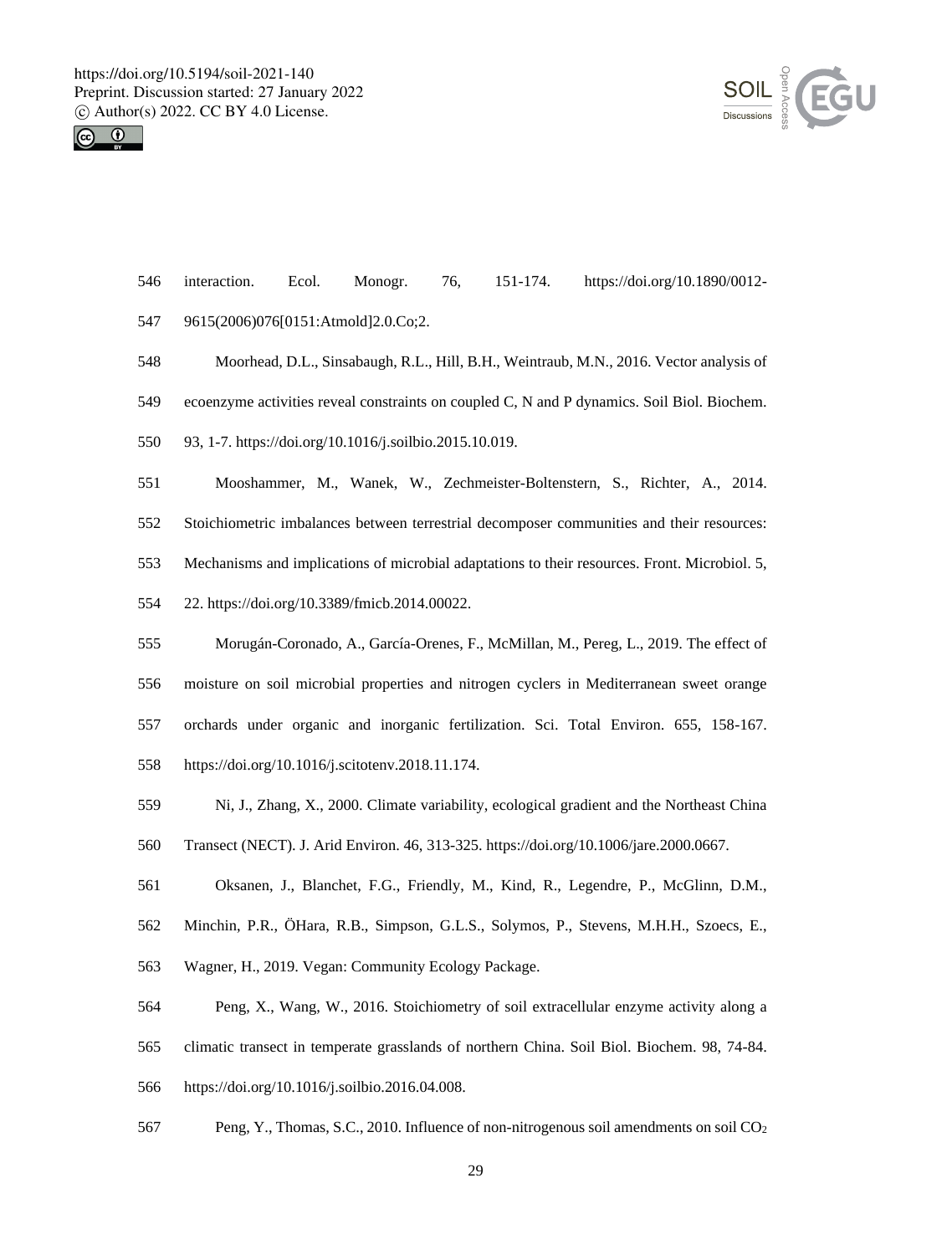



- efflux and fine root production in an N-saturated northern hardwood forest. Ecosystems 13,
- 1145-1156. https://doi.org/10.1007/s10021-010-9379-5.
- Peñuelas, J., Poulter, B., Sardans, J., Ciais, P., van der Velde, M., Bopp, L., Boucher, O.,
- Godderis, Y., Hinsinger, P., Llusia, J., Nardin, E., Vicca, S., Obersteiner, M., Janssens, I.A.,
- 2013. Human-induced nitrogen-phosphorus imbalances alter natural and managed ecosystems
- across the globe. Nat. Commun. 4, 2934. https://doi.org/10.1038/ncomms3934.
- Peñuelas, J., Sardans, J., Rivas-ubach, A., Janssens, I.A., 2012. The human-induced imbalance between C, N and P in Earth's life system. Global Change Biol. 18, 3-6. https://doi.org/10.1111/j.1365-2486.2011.02568.x.
- Poorter, L., Wright, S.J., Paz, H., Ackerly, D.D., Condit, R., Ibarra-Manríquez, G., Harms,
- K.E., Licona, J.C., Martínez-Ramos, M., Mazer, S.J., Muller-Landau, H.C., Peña-Claros, M.,
- Webb, C.O., Wright, I.J., 2008. Are functional traits good predictors of demographic rates?
- Evidence from five neotropical forests. Ecology 89, 1908-1920. https://doi.org/10.1890/07-
- 0207.1.
- R Development Core Team, 2019. R: A language and environment for statistical computing. R Foundation for Statistical Computing, Vienna, Austria. URL http://www.R-project.org/.
- Rodrigues, J.L.M., Pellizari, V.H., Mueller, R., Baek, K., Jesus, E.d.C., Paula, F.S., Mirza, B., Hamaoui, G.S., Tsai, S.M., Feigl, B., Tiedje, J.M., Bohannan, B.J.M., Nüsslein, K., 2013. Conversion of the Amazon rainforest to agriculture results in biotic homogenization of soil bacterial communities. Proc. Natl. Acad. Sci. U.S.A. 110, 988-993. https://doi.org/10.1073/pnas.1220608110.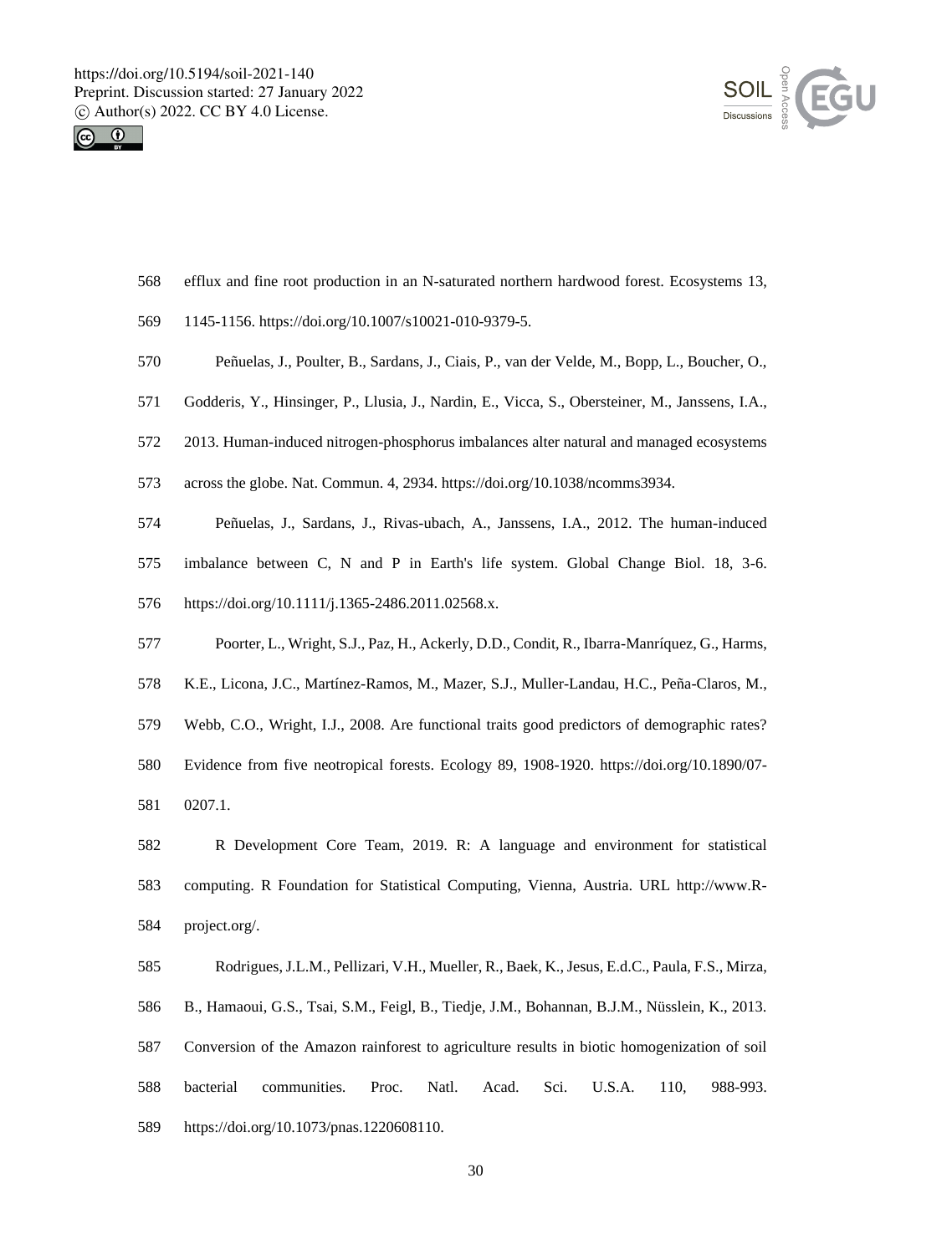



- Rousk, J., Bååth, E., Brookes, P.C., Lauber, C.L., Lozupone, C., Caporaso, J.G., Knight,
- R., Fierer, N., 2010. Soil bacterial and fungal communities across a pH gradient in an arable
- soil. ISME J. 4, 1340-1351. https://doi.org/10.1038/ismej.2010.58.
- Rumpel, C., Chabbi, A., Marschner, B., 2012. Carbon storage and sequestration in subsoil
- horizons: Knowledge, gaps and potentials, Recarbonization of the Biosphere. Springer, pp.
- 445-464.
- Saiya-Cork, K.R., Sinsabaugh, R.L., Zak, D.R., 2002. The effects of long term nitrogen
- deposition on extracellular enzyme activity in an *Acer saccharum* forest soil. Soil Biol.
- Biochem. 34, 1309-1315. https://doi.org/10.1016/S0038-0717(02)00074-3.
- Schimel, J.P., Weintraub, M.N., 2003. The implications of exoenzyme activity on
- microbial carbon and nitrogen limitation in soil: A theoretical model. Soil Biol. Biochem. 35,
- 549-563. https://doi.org/10.1016/S0038-0717(03)00015-4.
- Schlatter, D.C., Kahl, K., Carlson, B., Huggins, D.R., Paulitz, T., 2020. Soil acidification
- modifies soil depth-microbiome relationships in a no-till wheat cropping system. Soil Biol.
- Biochem. 149, 107939. https://doi.org/10.1016/j.soilbio.2020.107939.
- Schleuss, P.M., Widdig, M., Biederman, L.A., Borer, E.T., Crawley, M.J., Kirkman, K.P.,
- Seabloom, E.W., Wragg, P.D., Spohn, M., 2021. Microbial substrate stoichiometry governs
- nutrient effects on nitrogen cycling in grassland soils. Soil Biol. Biochem. 155, 108168.
- https://doi.org/10.1016/j.soilbio.2021.108168.
- Sinsabaugh, R.L., Follstad Shah, J.J., 2011. Ecoenzymatic stoichiometry of recalcitrant
- organic matter decomposition: the growth rate hypothesis in reverse. Biogeochemistry 102, 31-
- 43. https://doi.org/10.1007/s10533-010-9482-x.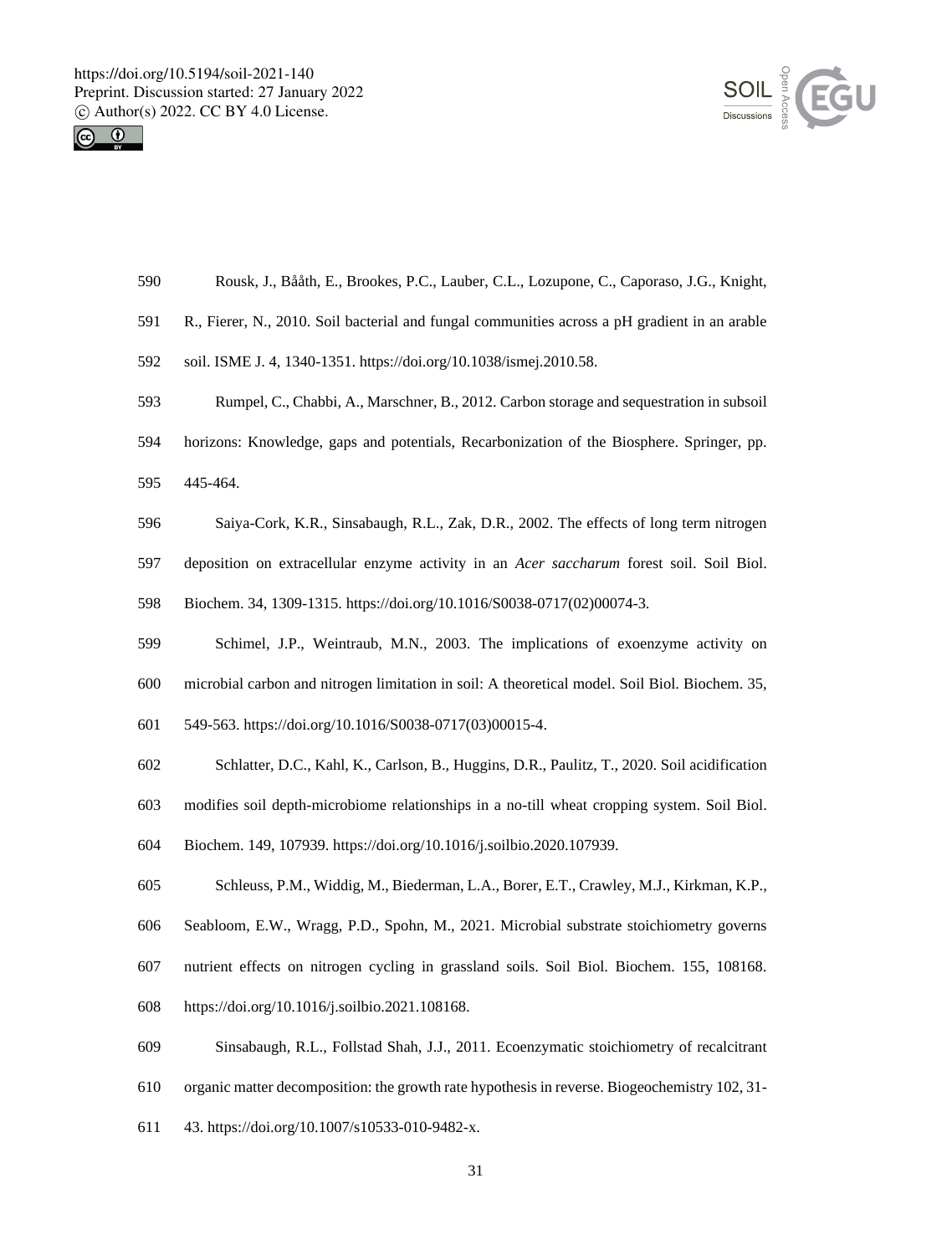



| 612 | Sinsabaugh, R.L., Hill, B.H., Follstad Shah, J.J., 2009. Ecoenzymatic stoichiometry of           |
|-----|--------------------------------------------------------------------------------------------------|
| 613 | microbial organic nutrient acquisition in soil and sediment. Nature 462, 795-798.                |
| 614 | https://doi.org/10.1038/nature08632.                                                             |
| 615 | Sinsabaugh, R.L., Lauber, C.L., Weintraub, M.N., Ahmed, B., Allison, S.D., Crenshaw,             |
| 616 | C., Contosta, A.R., Cusack, D., Frey, S., Gallo, M.E., Gartner, T.B., Hobbie, S.E., Holland, K., |
| 617 | Keeler, B.L., Powers, J.S., et al., 2008. Stoichiometry of soil enzyme activity at global scale. |
| 618 | Ecol. Lett. 11, 1252-1264. https://doi.org/10.1111/j.1461-0248.2008.01245.x.                     |
| 619 | Sinsabaugh, R.L., Shah, J.J.F., Findlay, S.G., Kuehn, K.A., Moorhead, D.L., 2015.                |
| 620 | Scaling microbial biomass, metabolism and resource supply. Biogeochemistry 122, 175-190.         |
| 621 | https://doi.org/10.1007/s10533-014-0058-z.                                                       |
| 622 | Smith, M.D., 2011. The ecological role of climate extremes: Current understanding and            |
| 623 | future prospects. J. Ecol. 99, 651-655. https://doi.org/10.1111/j.1365-2745.2011.01833.x.        |
| 624 | Soong, J.L., Fuchslueger, L., Marañon-Jimenez, S., Torn, M.S., Janssens, I.A., Penuelas,         |
| 625 | J., Richter, A., 2020. Microbial carbon limitation: The need for integrating microorganisms      |
| 626 | into our understanding of ecosystem carbon cycling. Global Change Biol. 26, 1953-1961.           |
| 627 | https://doi.org/10.1111/gcb.14962.                                                               |
| 628 | Stock, S.C., Köster, M., Dippold, M.A., Nájera, F., Matus, F., Merino, C., Boy, J.,              |
| 629 | Spielvogel, S., Gorbushina, A., Kuzyakov, Y., 2019. Environmental drivers and stoichiometric     |
| 630 | constraints on enzyme activities in soils from rhizosphere to continental scale. Geoderma 337,   |
| 631 | 973-982. https://doi.org/10.1016/j.geoderma.2018.10.030.                                         |
| 632 | Stone, M.M., DeForest, J.L., Plante, A.F., 2014. Changes in extracellular enzyme activity        |

and microbial community structure with soil depth at the Luquillo Critical Zone Observatory.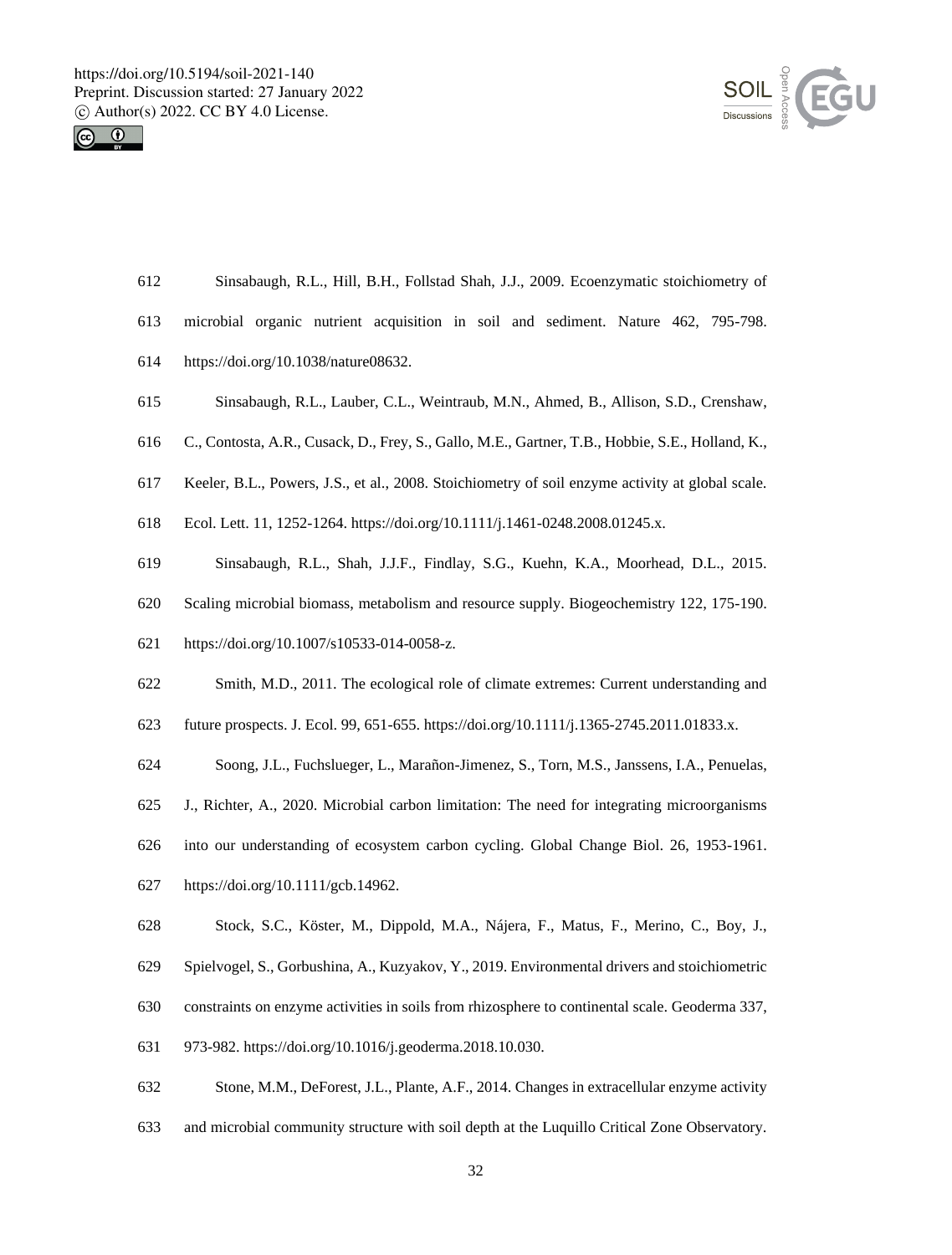



| 634 | Soil Biol. Biochem. 75, 237-247. https://doi.org/10.1016/j.soilbio.2014.04.017.                |
|-----|------------------------------------------------------------------------------------------------|
| 635 | Sünnemann, M., Siebert, J., Reitz, T., Schädler, M., Yin, R., Eisenhauer, N., 2021.            |
| 636 | Combined effects of land-use type and climate change on soil microbial activity and            |
| 637 | Environ.<br>invertebrate<br>decomposer<br>activity.<br>Agr.<br>Ecosyst.<br>318,<br>107490.     |
| 638 | https://doi.org/10.1016/j.agee.2021.107490.                                                    |
| 639 | Thingstad, T.F., Krom, M.D., Mantoura, R.F.C., Flaten, G.A.F., Groom, S., Herut, B.,           |
| 640 | Kress, N., Law, C.S., Pasternak, A., Pitta, P., Psarra, S., Rassoulzadegan, F., Tanaka, T.,    |
| 641 | Tselepides, A., Wassmann, P., Woodward, E.M.S., Riser, C.W., Zodiatis, G., Zohary, T., 2005.   |
| 642 | Nature of phosphorus limitation in the Ultraoligotrophic Eastern Mediterranean. Science 309,   |
| 643 | 1068-1071. https://doi.org/10.1126/science.1112632.                                            |
| 644 | Treseder, K.K., Vitousek, P.M., 2001. Effects of soil nutrient availability on investment      |
| 645 | acquisition of N and P in Hawaiian rain forests. Ecology 82,<br>946-954.<br>in                 |
| 646 | https://doi.org/10.1890/0012-9658(2001)082[0946:EOSNAO]2.0.CO;2.                               |
| 647 | Wakelin, S.A., Macdonald, L.M., Rogers, S.L., Gregg, A.L., Bolger, T.P., Baldock, J.A.,        |
| 648 | 2008. Habitat selective factors influencing the structural composition and functional capacity |
| 649 | of microbial communities in agricultural soils. Soil Biol. Biochem. 40, 803-813.               |
| 650 | https://doi.org/10.1016/j.soilbio.2007.10.015.                                                 |
| 651 | Waring, B.G., Weintraub, S.R., Sinsabaugh, R.L., 2014. Ecoenzymatic stoichiometry of           |
| 652 | microbial<br>nutrient acquisition in tropical soils. Biogeochemistry<br>117,<br>$101 - 113.$   |
| 653 | https://doi.org/10.1007/s10533-013-9849-x.                                                     |
| 654 | Weedon, J.T., Aerts, R., Kowalchuk, G.A., van Bodegom, P.M., 2011. Enzymology under            |

global change: organic nitrogen turnover in alpine and sub-Arctic soils. Biochem. Soc. Trans.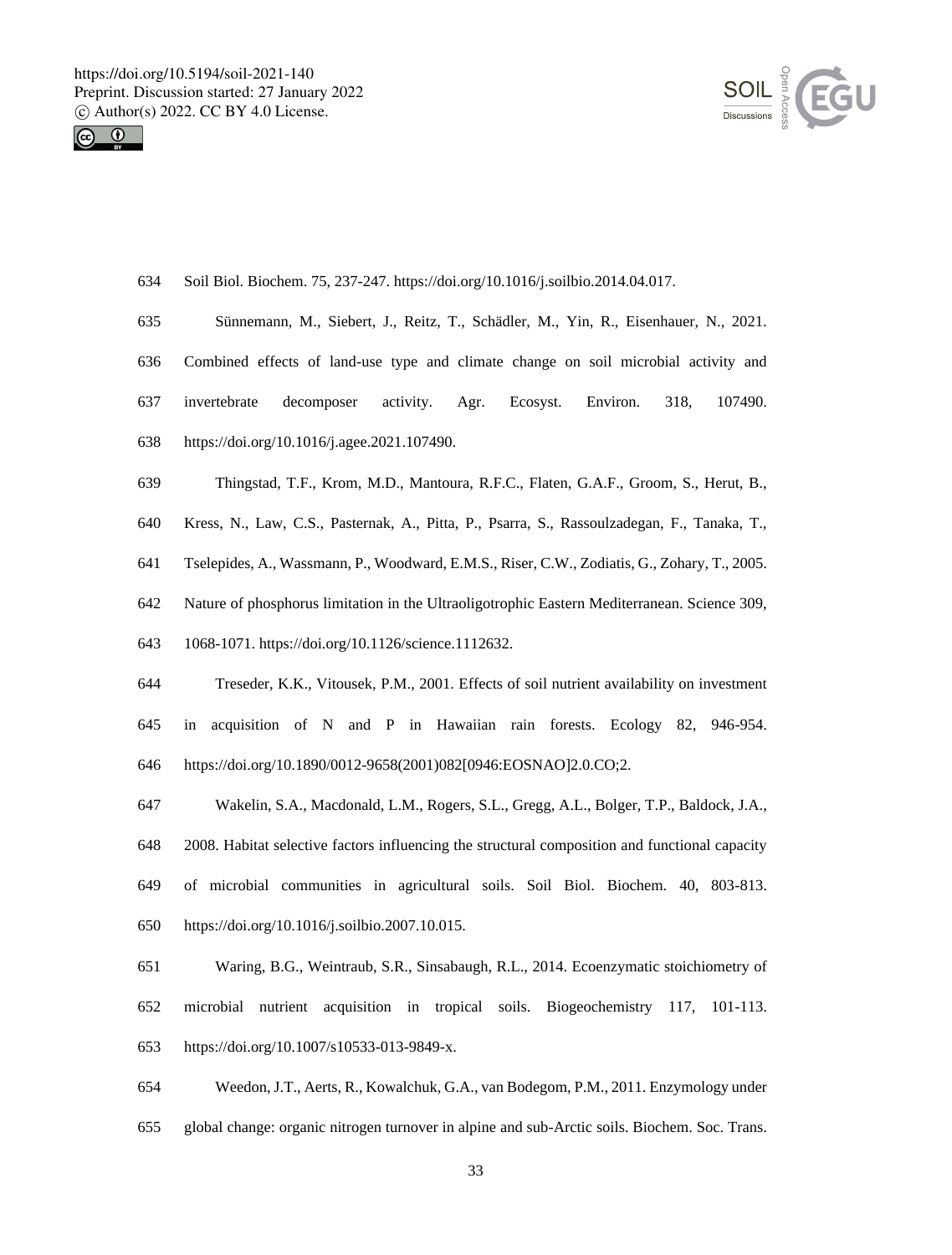



- 39, 309-314. https://doi.org/10.1042/bst0390309.
- Xiong, Y., Li, Q., 1987. Soils of China. Science Press, Beijing. (in Chinese).
- Xu, S., Geng, W., Sayer, E.J., Zhou, G., Zhou, P., Liu, C., 2020a. Soil microbial biomass
- and community responses to experimental precipitation change: A meta-analysis. Soil Ecol.
- Lett. 2, 93-103. https://doi.org/10.1007/s42832-020-0033-7.
- Xu, Z., Yu, G., Zhang, X., He, N., Wang, Q., Wang, S., Wang, R., Zhao, N., Jia, Y., Wang,
- C., 2017. Soil enzyme activity and stoichiometry in forest ecosystems along the North-South
- Transect in eastern China (NSTEC). Soil Biol. Biochem. 104, 152-163. https://doi.org/10.1016/j.soilbio.2016.10.020.
- Xu, Z., Zhang, T., Wang, S., Wang, Z., 2020b. Soil pH and C/N ratio determines spatial
- variations in soil microbial communities and enzymatic activities of the agricultural ecosystems in Northeast China: Jilin Province case. Appl. Soil Ecol. 155, 103629. https://doi.org/10.1016/j.apsoil.2020.103629.
- Yan, D., Li, J., Pei, J., Cui, J., Nie, M., Fang, C., 2017. The temperature sensitivity of soil organic carbon decomposition is greater in subsoil than in topsoil during laboratory incubation.
- Sci. Rep. 7, 5181. https://doi.org/10.1038/s41598-017-05293-1.
- Zechmeister-Boltenstern, S., Keiblinger, K.M., Mooshammer, M., Peñuelas, J., Richter, A., Sardans, J., Wanek, W., 2015. The application of ecological stoichiometry to plant- microbial-soil organic matter transformations. Ecol. Monogr. 85, 133-155. https://doi.org/10.1890/14-0777.1.
- Zhang, X., Gao, Q., Yang, D., Zhou, G., Ni, J., Wang, Q., 1997. A gradient analysis and prediction on the Northeast China Transect (NECT) for global change study. Acta Bot. Sin, 39,